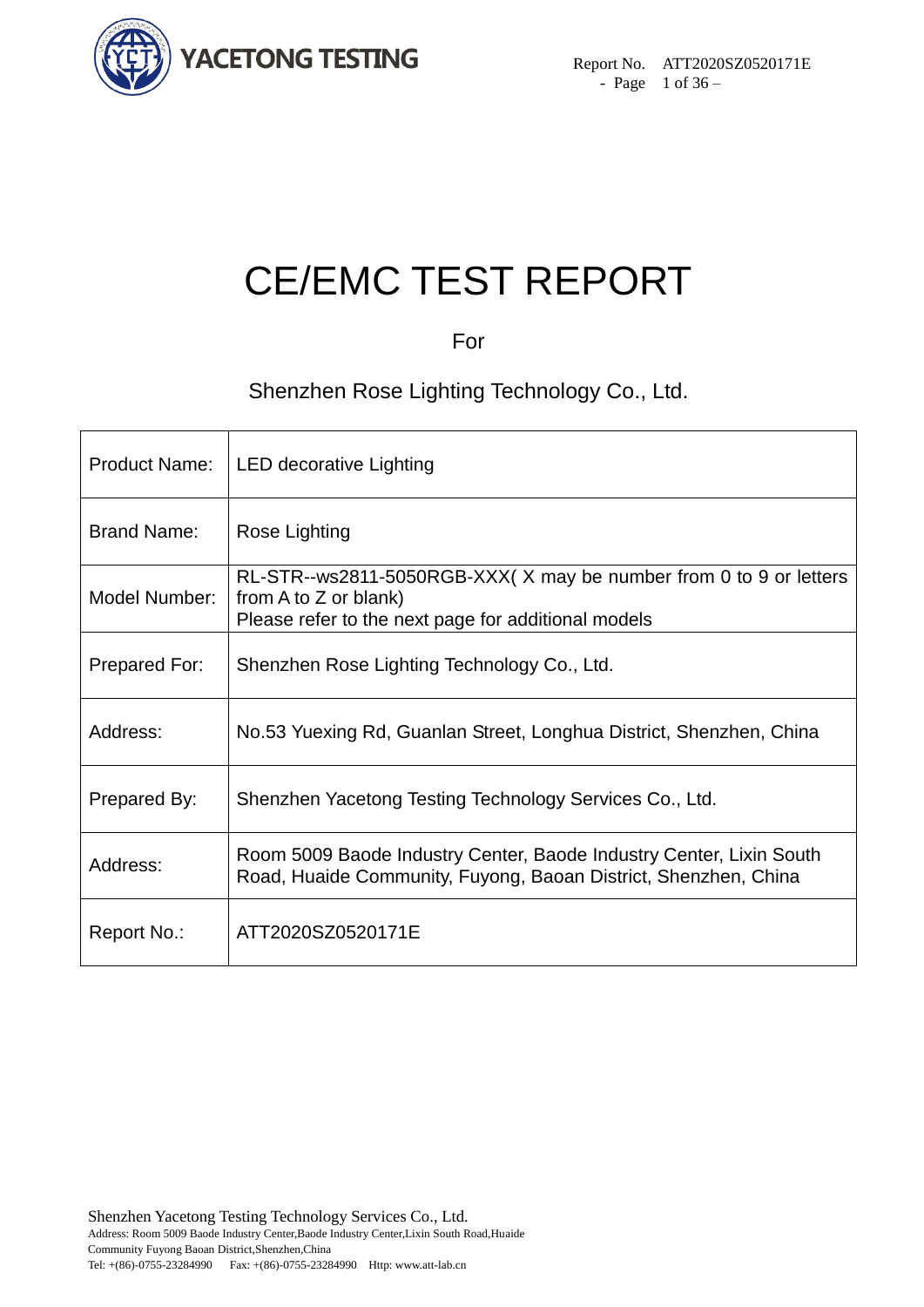

|                | <b>Additional Model</b>      |                                    |  |  |  |
|----------------|------------------------------|------------------------------------|--|--|--|
| 1              | <b>RL-STR--5050-XXX</b>      | RL-STR-sk6812-5050RGB-XXX          |  |  |  |
| $\overline{2}$ | RL-STR--2535-XXX             | RL-STR-sk6812-5050RGBW-XXX         |  |  |  |
| 3              | RL-STR--3528-XXX             | RL-STR-sk6812-3535RGBW-XXX         |  |  |  |
| 4              | <b>RL-STR--2216-XXX</b>      | RL-STR- sk6812-5050-W-XXX          |  |  |  |
| 5              | RL-STR--020-XXX              | RL-STR- ws2811-5050RGB-XXX         |  |  |  |
| 6              | <b>RL-STR--4040-XXX</b>      | RL-STR-UCS1903-5050RGB-XXX         |  |  |  |
| $\overline{7}$ | <b>RL-STR--3535-XXX</b>      | <b>RL-STR- RT1809 -5050RGB-XXX</b> |  |  |  |
| 8              | RL-STR--COB-XXX              | RL-STR- ws2815-5050RGB-XXX         |  |  |  |
| 9              | RL-STR--4020-XXX             | RL-STR- ws2813-5050RGB-XXX         |  |  |  |
| 10             | RL-STR--5050-5050RGB-XXX     | RL-STR- GS8208-5050RGB-XXX         |  |  |  |
| 11             | RL-STR--5050-5050RGBW-XXX    | RL-STR-TM1814-5050-RGBW-XXX        |  |  |  |
| 12             | RL-STR-sk9822A-5050RGB-XXX   | RL-STR- ws2801-5050RGB-XXX         |  |  |  |
| 13             | RL-STR- sk9822-5050RGB-XXX   | RL-STR-DMX512-5050RGB-XXX          |  |  |  |
| 14             | RL-STR- apa102C-5050RGB-XXX  | RL-STR-DMX512-5050RGBW-XXX         |  |  |  |
| 15             | RL-STR-HD107s-5050RGB-XXX    | RL-STR--5630-XXX                   |  |  |  |
| 16             | RL-STR-HD108-5050RGB-XXX     | RL-Bar-DMX512-5050RGB-XXX          |  |  |  |
| 17             | RL-Bar- ws2811-5050RGB-XXX   | RL-Bar-DMX512-5050RGBW-XXX         |  |  |  |
| 18             | RL-Bar- sk6812-5050RGB-XXX   | RL-Bar- ws2815-5050RGB-XXX         |  |  |  |
| 19             | RL-Bar- GS8208-5050RGB-XXX   | RL-Bar-DMX512-3535RGB-XXX          |  |  |  |
| 20             | RL-Bar-DMX512-3535-white-XXX | RL-Bar- UCS2904-5050RGBW-XXX       |  |  |  |
| 21             | RL-R-sk6812-XXXX             | RL-P-sk6812-XXXX                   |  |  |  |
| 22             | RL-neon-1023                 | RL-neon-1020                       |  |  |  |
| 23             | RL-neon-1616                 | RL-neon-1225                       |  |  |  |
| 24             | RL-neon-3020                 | RL-neon-0612                       |  |  |  |

Note: X may be number from 0 to 9 or letters from A to Z or blank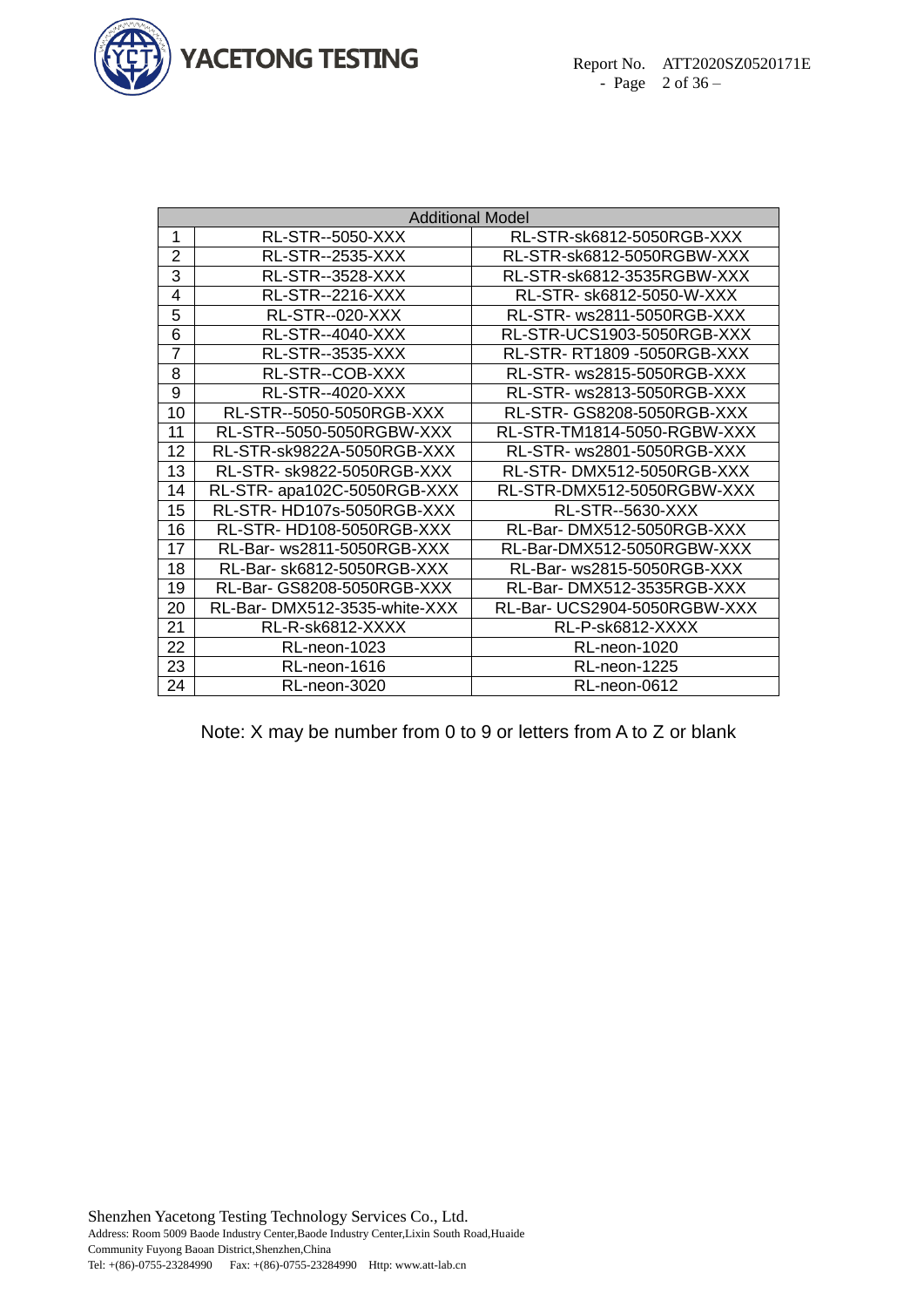

# **TABLE OF CONTENT**

|    | <b>Test Report Declaration</b>                         | Page |
|----|--------------------------------------------------------|------|
|    |                                                        |      |
|    | 1.1.                                                   |      |
|    | 1.2.                                                   |      |
|    | 1.3.                                                   |      |
|    |                                                        |      |
| 3. |                                                        |      |
|    | 3.1.                                                   |      |
|    | 3.2.                                                   |      |
|    | 3.3.                                                   |      |
|    | 3.4.                                                   |      |
|    | 3.5.<br>3.6.                                           |      |
|    | 3.7.                                                   |      |
|    |                                                        |      |
|    | 4.1.                                                   |      |
|    | 4.2.                                                   |      |
|    | 4.3.                                                   |      |
|    | 4.4.                                                   |      |
|    | 4.5.                                                   |      |
|    | 4.6.<br>4.7.                                           |      |
|    |                                                        |      |
|    |                                                        |      |
|    | 5.1.<br>5.2.                                           |      |
|    | 5.3.                                                   |      |
|    | 5.4.                                                   |      |
|    | 5.5.                                                   |      |
|    | 5.6.                                                   |      |
|    | 5.7.                                                   |      |
|    |                                                        |      |
|    | 6.1.                                                   |      |
|    | 6.2.                                                   |      |
|    | Operating Condition of EUT.<br>21<br>6.3.<br>6.4.      |      |
|    | 6.5.                                                   |      |
|    |                                                        |      |
|    | 7.1.                                                   |      |
|    | 7.2.                                                   |      |
|    | 7.3.                                                   |      |
|    | 7.4.                                                   |      |
|    | 7.5.                                                   |      |
|    | 8. IMMUNITY TEST OF GENERAL THE PERFORMANCE CRITERIA23 |      |
|    |                                                        |      |
|    | 9.1.                                                   |      |
|    | 9.2.                                                   |      |
|    | 9.3.                                                   |      |
|    | 9.4.<br>9.5.                                           |      |
|    |                                                        |      |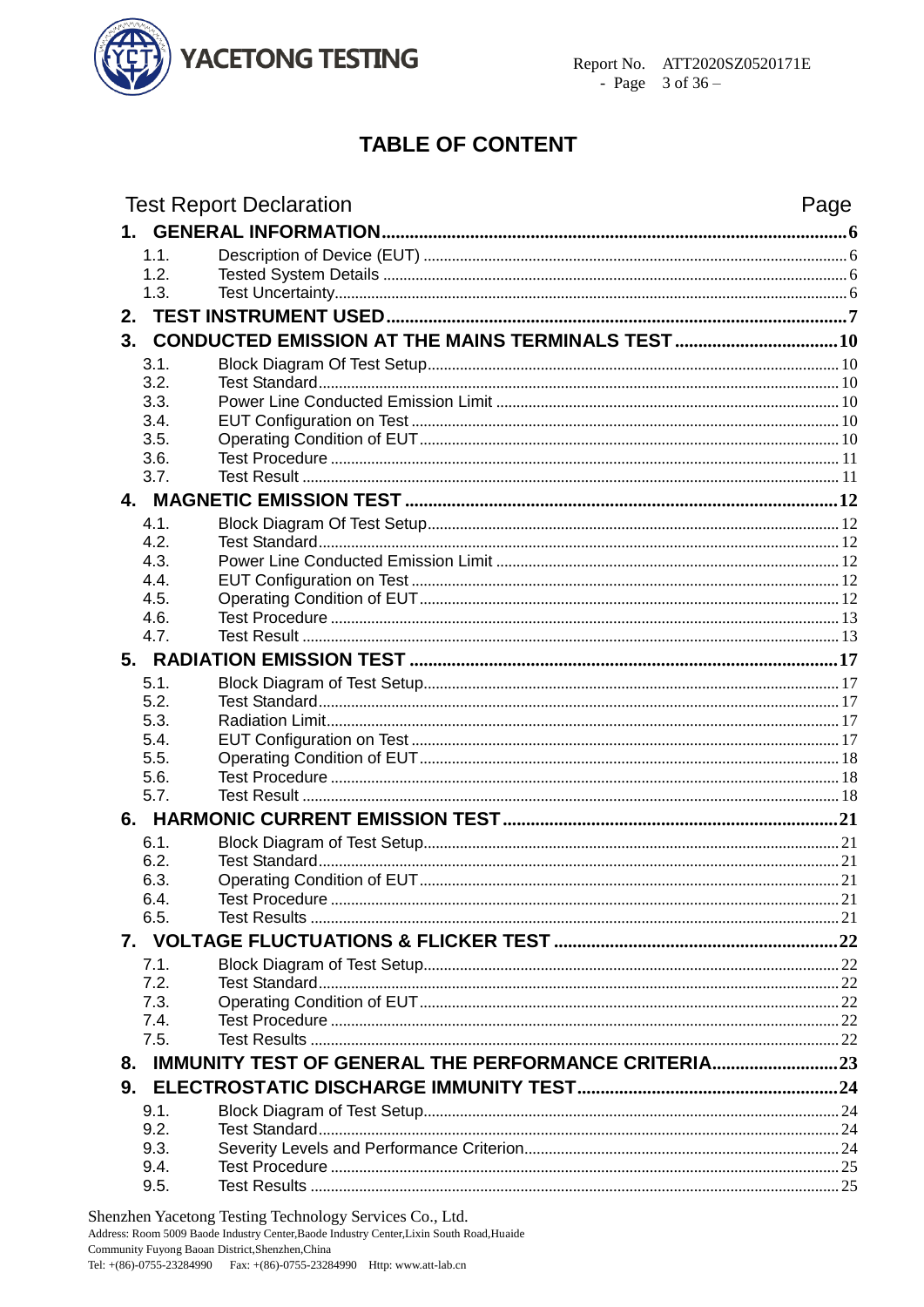# **YACETONG TESTING**



| 10 <sub>1</sub> |  |
|-----------------|--|
| 10.1.           |  |
| 10.2.           |  |
| 10.3.           |  |
| 10.4.           |  |
| 10.5.           |  |
| 11.             |  |
| 11.1.           |  |
| 11.2.           |  |
| 11.3.           |  |
| 11.4.           |  |
| 11.5.           |  |
| 12.             |  |
| 12.1.           |  |
| 12.2.           |  |
| 12.3.           |  |
| 12.4.           |  |
| 12.5.           |  |
| 13.             |  |
| 13.1.           |  |
| 13.2.           |  |
| 13.3.           |  |
| 13.4.           |  |
| 13.5.           |  |
| 14.             |  |
| 14.1.           |  |
| 14.2.           |  |
| 14.3.           |  |
| 14.4.           |  |
| 14.5.           |  |
| 15.             |  |
| 15.1.           |  |
| 15.2.           |  |
| 15.3.           |  |
| 15.4.           |  |
| 15.5.           |  |
| 16.             |  |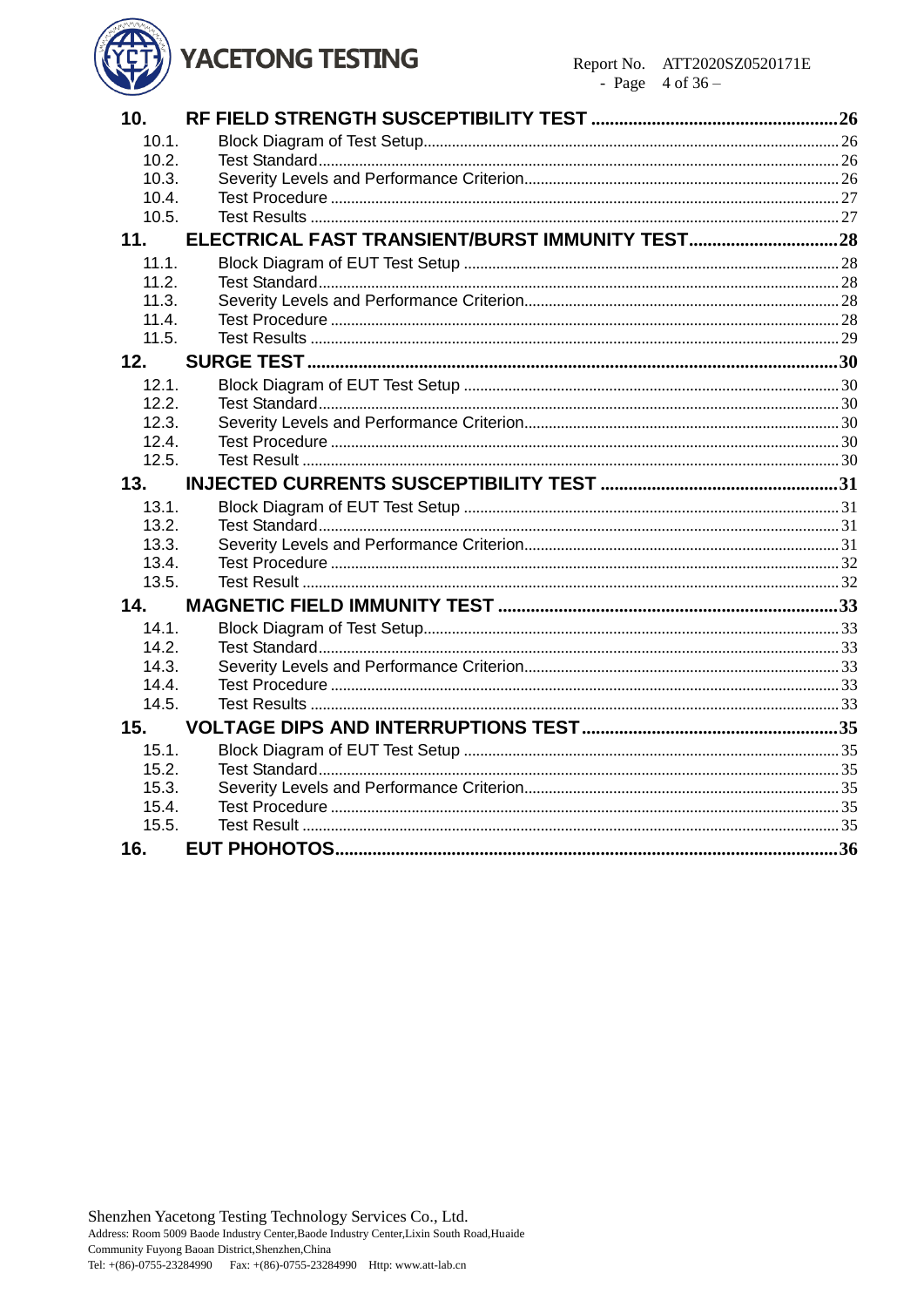

# **TEST RESULT CERTIFICATION**

| Applicant                   |                |                                | Shenzhen Rose Lighting Technology Co., Ltd.                   |                                                                                                                  |  |  |
|-----------------------------|----------------|--------------------------------|---------------------------------------------------------------|------------------------------------------------------------------------------------------------------------------|--|--|
| <b>Address</b>              |                | China                          | No.53 Yuexing Rd, Guanlan Street, Longhua District, Shenzhen, |                                                                                                                  |  |  |
| Manufacturer                |                |                                |                                                               | Shenzhen Rose Lighting Technology Co., Ltd.                                                                      |  |  |
| <b>Address</b>              |                | China                          |                                                               | No.53 Yuexing Rd, Guanlan Street, Longhua District, Shenzhen,                                                    |  |  |
| <b>EUT</b>                  |                | <b>LED decorative Lighting</b> |                                                               |                                                                                                                  |  |  |
| <b>Brand Name</b>           |                | Rose Lighting                  |                                                               |                                                                                                                  |  |  |
| <b>Model Number</b>         |                |                                | RL-STR--WS2811-5050RGB-XXX                                    | Please refer to the additional model on page 2                                                                   |  |  |
| Date of Receipt:            | $\mathbb{Z}^n$ | May 11, 2020                   |                                                               |                                                                                                                  |  |  |
| <b>Test Date</b>            |                | May 18-20, 2020                |                                                               |                                                                                                                  |  |  |
| Date of Report              | ÷.             | May 20, 2020                   |                                                               |                                                                                                                  |  |  |
| <b>Test Result:</b>         |                |                                | requirements of the standards applied.                        | The equipment under test was found to be compliance with the                                                     |  |  |
| <b>Test Procedure Used:</b> |                |                                |                                                               |                                                                                                                  |  |  |
| EMI                         |                | EN 55015:2013+A1:2015          |                                                               |                                                                                                                  |  |  |
|                             |                |                                | EN 61000-3-2:2014, EN 61000-3-3:2013                          |                                                                                                                  |  |  |
| <b>EMS</b>                  | ÷.             | EN 61547:2009                  |                                                               |                                                                                                                  |  |  |
|                             |                |                                | EN 61000-4-8:2010, EN 61000-4-11:2004                         | EN 61000-4-2:2009, EN 61000-4-3: 2006+A1:2008+A2:2010<br>EN 61000-4-4:2012, EN 61000-4-5:2014, EN 61000-4-6:2014 |  |  |
| Prepared by(Engineer):      |                |                                | Helen Lin                                                     | STEATING DRAWING                                                                                                 |  |  |
| Reviewer(Supervisor):       |                |                                | Peter peng                                                    | <b>SERVIC</b>                                                                                                    |  |  |
| Approved(Manager):          |                |                                | Jim he                                                        |                                                                                                                  |  |  |

*This test report is based on a single evaluation of one sample of above mentioned products. It is not permitted to be duplicated in extracts without written approval of Shenzhen Yacetong Testing Technology Services Co., Ltd.*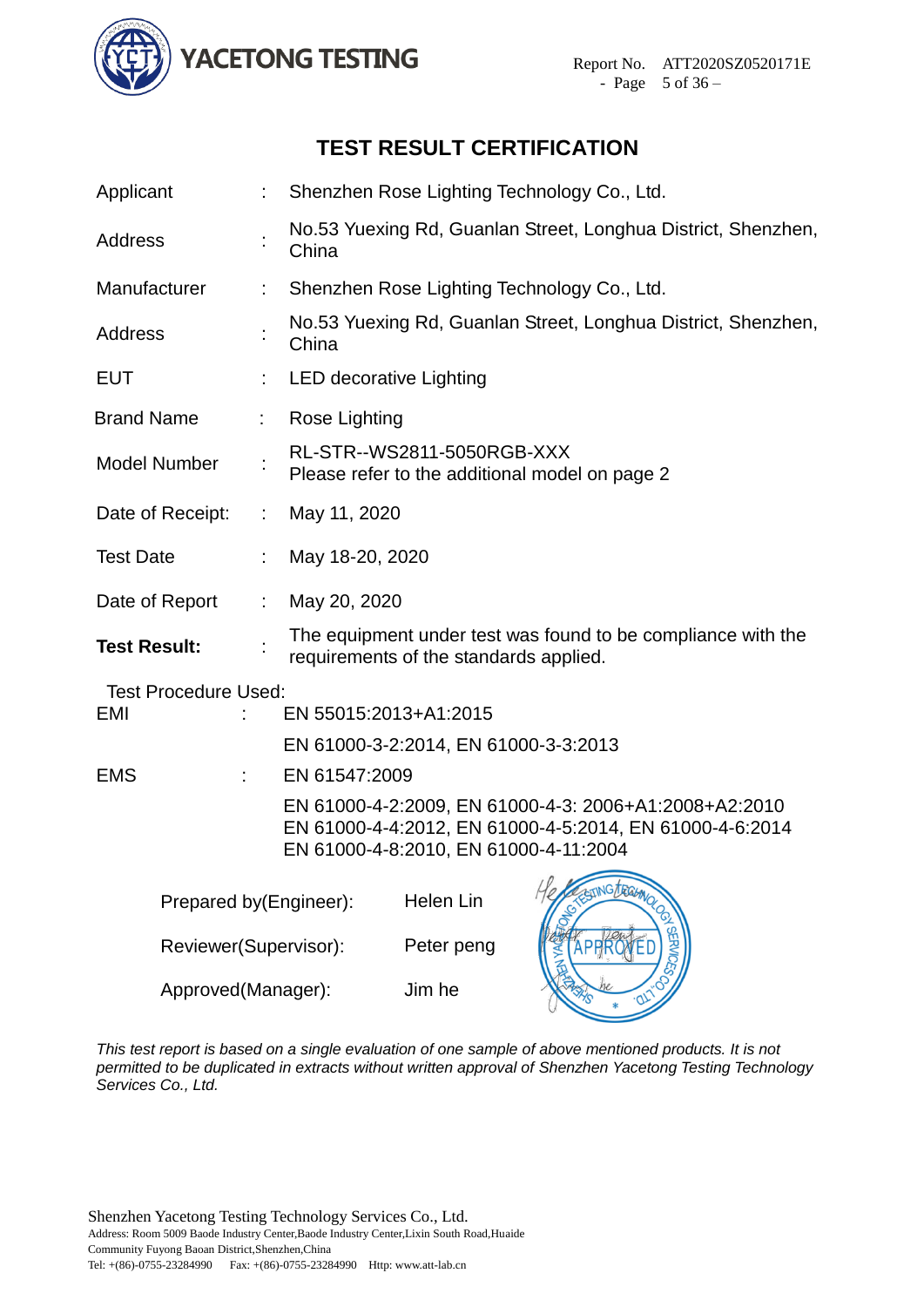

# <span id="page-5-0"></span>**1. GENERAL INFORMATION**

<span id="page-5-1"></span>1.1. Description of Device (EUT)

| EUT                 | : LED decorative Lighting                                                    |
|---------------------|------------------------------------------------------------------------------|
| <b>Brand Name</b>   | $:$ Rose Lighting                                                            |
| <b>Model Number</b> | RL-STR--WS2811-5050RGB-XXX<br>Please refer to the additional model on page 2 |
| Model Difference    | Only model name, LED Specifications and length are<br>differrnt              |
| <b>Power Supply</b> | $\therefore$ DC 5-24V                                                        |
|                     | <u>Macini Ath Manazaranan WW seria da casta da tale da t</u>                 |

Note: RL-STR--WS2811-5050RGB-XXX was selected as the test model and the data's have been recorded in this report.

# <span id="page-5-2"></span>1.2. Tested System Details

None.

# <span id="page-5-3"></span>1.3. Test Uncertainty

| <b>Conducted Emission</b> | ±2.66dB |
|---------------------------|---------|
| Uncertainty               |         |

Radiated Emission Uncertainty **:** ±4.26dB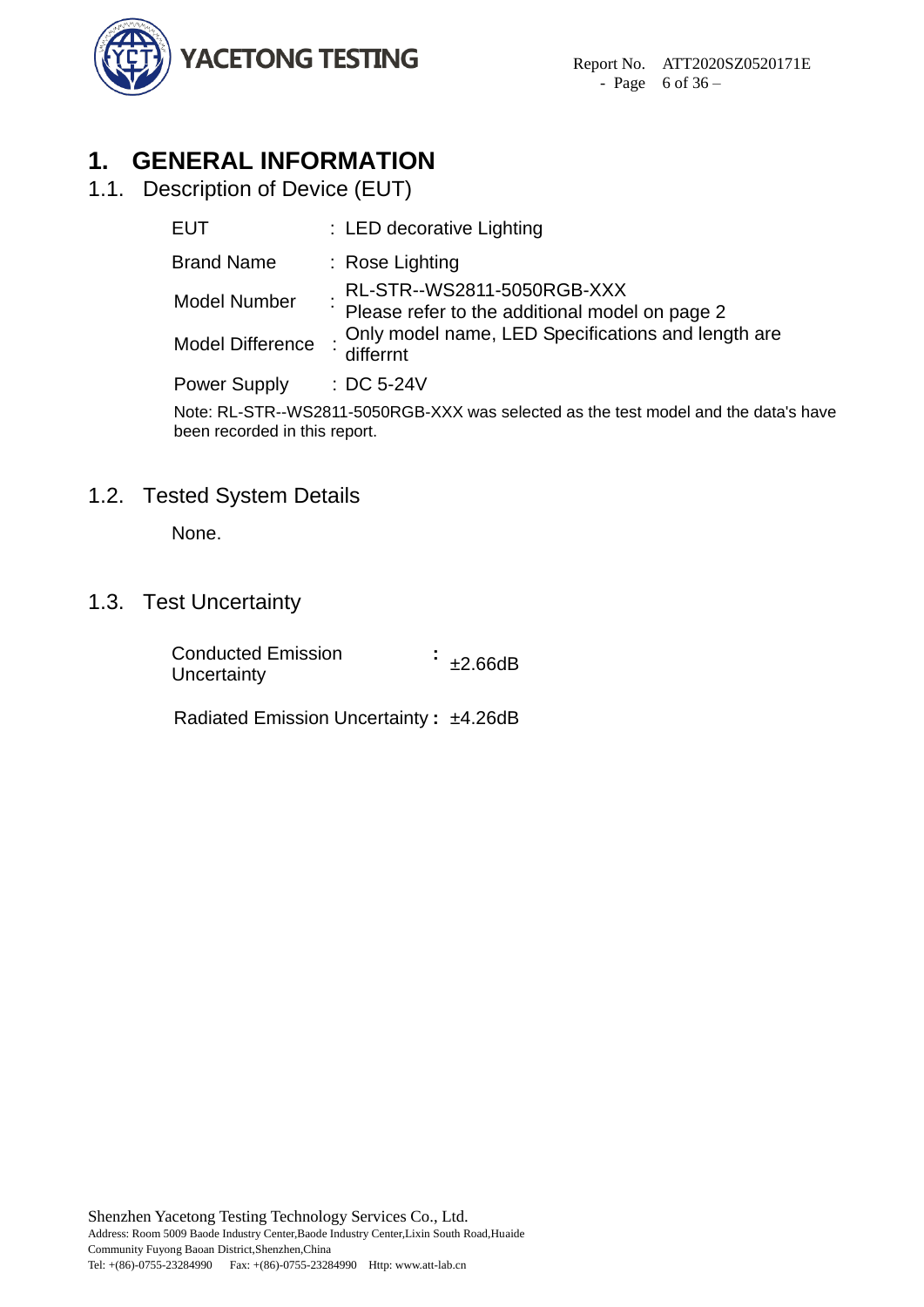

# <span id="page-6-0"></span>**2. TEST INSTRUMENT USED**

For Conducted Emission at the mains terminals Test

| Conducted Emission Test (A--- site) |                     |                 |          |               |               |  |
|-------------------------------------|---------------------|-----------------|----------|---------------|---------------|--|
| <b>Equipment</b>                    | <b>Manufacturer</b> | Model#          | Serial#  | Last Cal.     | Next Cal.     |  |
| 843 Shielded<br>Room                | ChengYu             | 843 Room        | 843      | Aug. 15, 2019 | Aug. 14, 2020 |  |
| <b>EMI Receiver</b>                 | R&S                 | <b>ESCI</b>     | 101421   | Aug. 15, 2019 | Aug. 14, 2020 |  |
| <b>LISN</b>                         | Schwarzbeck         | <b>NSLK8127</b> | 8127739  | Aug. 15, 2019 | Aug. 14, 2020 |  |
| Attenuator                          | R&S                 | ESH3-Z2         | BCTC021E | Aug. 15, 2019 | Aug. 14, 2020 |  |

For Magnetic Emission Test

| Conducted Emission Test (A --- site) |                     |             |          |               |                  |  |
|--------------------------------------|---------------------|-------------|----------|---------------|------------------|--|
| <b>Equipment</b>                     | <b>Manufacturer</b> | Model#      | Serial#  | Last Cal.     | <b>Next Cal.</b> |  |
| 843 Shielded<br>Room                 | ChengYu             | 843 Room    | 843      | Aug. 15, 2019 | Aug. 14, 2020    |  |
| <b>EMI Receiver</b>                  | R&S                 | <b>ESCI</b> | 101421   | Aug. 15, 2019 | Aug. 14, 2020    |  |
| Three-loop<br>antenna                | DA7F                | ZN30401     | 13017    | Aug. 15, 2019 | Aug. 14, 2020    |  |
| Attenuator                           | R&S                 | ESH3-Z2     | BCTC021E | Aug. 15, 2019 | Aug. 14, 2020    |  |
| 843 Cable 2#                         | <b>FUJIKURA</b>     | 843C1#      | 002      | Aug. 15, 2019 | Aug. 14, 2020    |  |

#### For Radiated Emission Test

| Radiation Emission Test (966 chamber) |                     |                 |                   |               |                  |  |
|---------------------------------------|---------------------|-----------------|-------------------|---------------|------------------|--|
| <b>Equipment</b>                      | <b>Manufacturer</b> | Model#          | Serial#           | Last Cal.     | <b>Next Cal.</b> |  |
| 966 chamber                           | ChengYu             | 966 Room        | 966               | Aug. 15, 2019 | Aug. 14, 2020    |  |
| Spectrum<br>Analyzer                  | Agilent             | E4407B          | MY45109572        | Aug. 15, 2019 | Aug. 14, 2020    |  |
| Amplifier                             | Schwarzbeck         | <b>BBV9743</b>  | 9743-119          | Aug. 15, 2019 | Aug. 14, 2020    |  |
| Amplifier                             | Schwarzbeck         | <b>BBV9718</b>  | 9718-270          | Aug. 15, 2019 | Aug. 14, 2020    |  |
| Log-periodic<br>Antenna               | Schwarzbeck         | <b>VULB9160</b> | VULB9160-336<br>9 | Aug. 15, 2019 | Aug. 14, 2020    |  |
| <b>EMI Receiver</b>                   | R&S                 | <b>ESCI</b>     | 101421            | Aug. 15, 2019 | Aug. 14, 2020    |  |
| Horn Antenna                          | Schwarzbeck         | BBHA9120D       | 9120D-1275        | Aug. 15, 2019 | Aug. 14, 2020    |  |
| 966 Cable 1#                          | <b>CHENGYU</b>      | 966             | 004               | Aug. 15, 2019 | Aug. 14, 2020    |  |
| 966 Cable 2#                          | <b>CHENGYU</b>      | 966             | 003               | Aug. 15, 2019 | Aug. 14, 2020    |  |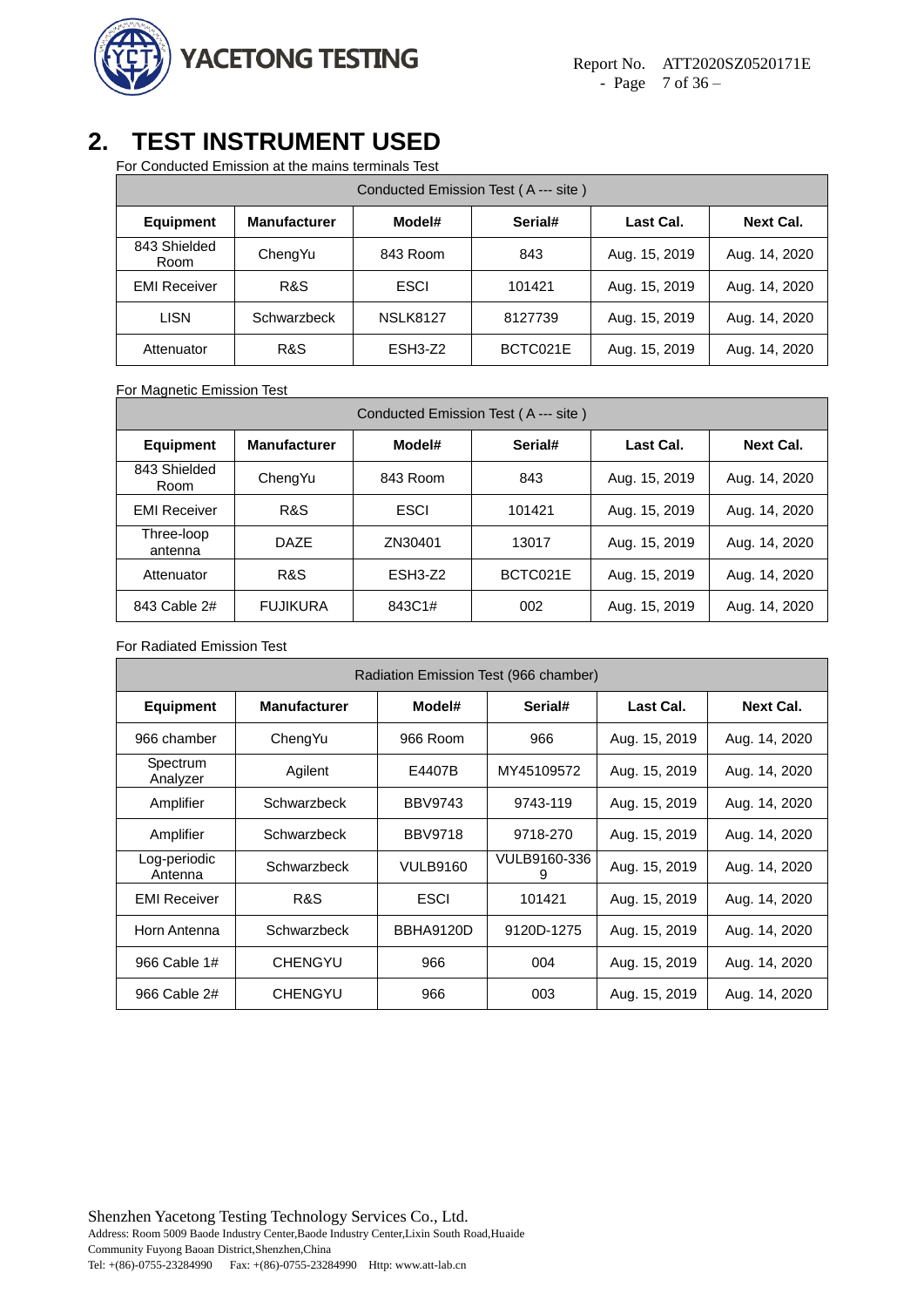

#### For Harmonic & Flicker Test

| For Harmonic / Flicker Test (A --- site) |                     |                  |          |               |                  |  |
|------------------------------------------|---------------------|------------------|----------|---------------|------------------|--|
| <b>Equipment</b>                         | <b>Manufacturer</b> | Model#           | Serial#  | Last Cal.     | <b>Next Cal.</b> |  |
| Harmonic / Flicker<br>Analyzer           | <b>KIKUSUI</b>      | KHA1000          | VA002445 | Aug. 15, 2019 | Aug. 14, 2020    |  |
| <b>AC Power Supply</b>                   | <b>KIKUSUI</b>      | <b>PCR4000M</b>  | UK001879 | Aug. 15, 2019 | Aug. 14, 2020    |  |
| Line Impedance<br>network                | <b>KIKUSUI</b>      | <b>LIN1020JF</b> | UL001611 | Aug. 15, 2019 | Aug. 14, 2020    |  |

#### For Electrostatic Discharge Immunity Test

| For Electrostatic Discharge Immunity Test (A --- site) |                     |                 |          |               |                  |
|--------------------------------------------------------|---------------------|-----------------|----------|---------------|------------------|
| <b>Equipment</b>                                       | <b>Manufacturer</b> | Model#          | Serial#  | Last Cal.     | <b>Next Cal.</b> |
| <b>ESD Tester</b>                                      | <b>KIKISUI</b>      | <b>KES4201A</b> | UH002321 | Aug. 15, 2019 | Aug. 14, 2020    |

#### For RF Field Strength Susceptibility Test(SMQ)

| For RF Field Strength Susceptibility Test (SMQ --- site) |                        |                   |                             |               |                  |  |  |  |
|----------------------------------------------------------|------------------------|-------------------|-----------------------------|---------------|------------------|--|--|--|
| <b>Equipment</b>                                         | <b>Manufacturer</b>    | Serial#<br>Model# |                             | Last Cal.     | <b>Next Cal.</b> |  |  |  |
| Signal<br>Generator                                      | ΗP                     | 8648A             | Aug. 15, 2019<br>3625U00573 |               | Aug. 14, 2020    |  |  |  |
| Amplifier                                                | A&R                    | 500A100<br>17034  |                             | Aug. 15, 2019 | Aug. 14, 2020    |  |  |  |
| Amplifier                                                | A&R                    | 100W/1000M1       | 17028                       | Aug. 15, 2019 | Aug. 14, 2020    |  |  |  |
| Audio Analyzer<br>(20Hz~1GHz)                            | Panasonic              | 2023B             | 202301/428                  | Aug. 15, 2019 | Aug. 14, 2020    |  |  |  |
| <b>Isotropic Field</b><br>Probe                          | A&R<br>FP2000<br>16755 |                   |                             | Aug. 15, 2019 | Aug. 14, 2020    |  |  |  |
| Antenna                                                  | <b>EMCO</b>            | 3108              | 9507-2534                   | Aug. 15, 2019 | Aug. 14, 2020    |  |  |  |
| Log-periodic<br>Antenna                                  | A&R                    | AT1080            | 16812                       | Aug. 15, 2019 | Aug. 14, 2020    |  |  |  |

#### For Electrical Fast Transient /Burst Immunity Test

| For Electrical Fast Transient/Burst Immunity Test (A --- site) |                                                                    |            |            |               |               |  |  |
|----------------------------------------------------------------|--------------------------------------------------------------------|------------|------------|---------------|---------------|--|--|
| <b>Equipment</b>                                               | <b>Manufacturer</b><br>Last Cal.<br>Next Cal.<br>Model#<br>Serial# |            |            |               |               |  |  |
| <b>Burst Tester</b>                                            | Prima                                                              | EFT61004AG | PR14054467 | Aug. 15, 2019 | Aug. 14, 2020 |  |  |
| Coupling Clamp                                                 | Prima                                                              | EFT61004AG | BCTC009E   | Aug. 15, 2019 | Aug. 14, 2020 |  |  |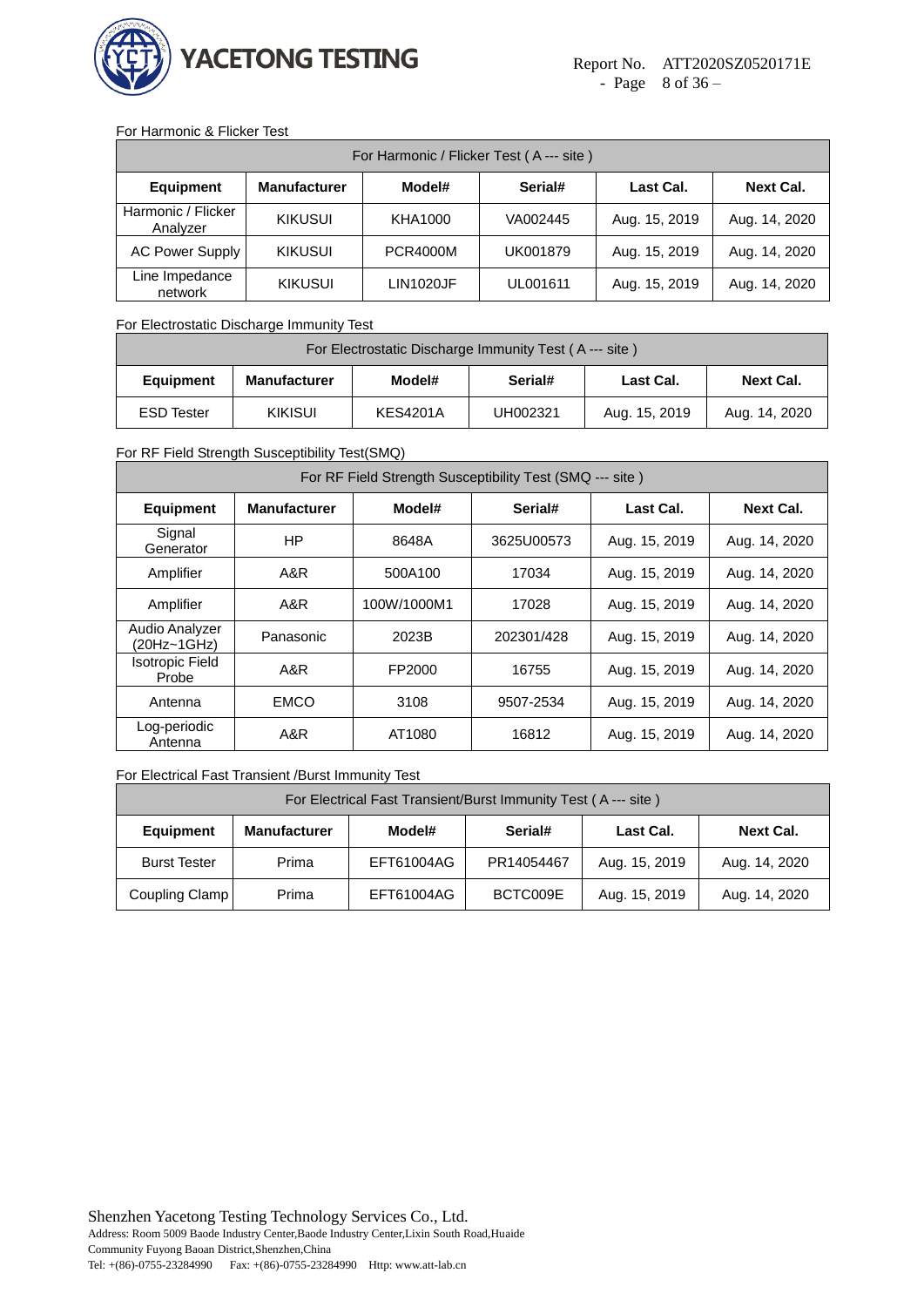

#### For Surge Test

| For Surge Test (A --- site) |                     |                                                    |            |               |               |  |  |
|-----------------------------|---------------------|----------------------------------------------------|------------|---------------|---------------|--|--|
| <b>Equipment</b>            | <b>Manufacturer</b> | Serial#<br>Model#<br>Last Cal.<br><b>Next Cal.</b> |            |               |               |  |  |
| Surge Tester                | Prima               | SUG61005BX                                         | PR12045446 | Aug. 15, 2019 | Aug. 14, 2020 |  |  |

For Injected Currents Susceptibility Test

| For Injected Currents Susceptibility Test (A--- site) |                     |            |               |               |               |  |  |  |
|-------------------------------------------------------|---------------------|------------|---------------|---------------|---------------|--|--|--|
| <b>Equipment</b>                                      | <b>Manufacturer</b> | Model#     | Last Cal.     | Next Cal.     |               |  |  |  |
| C/S Test<br>System                                    | <b>SCHLODER</b>     | CDG600     | 126B1281      | Aug. 15, 2019 | Aug. 14, 2020 |  |  |  |
| <b>CDN</b>                                            | <b>SCHLODER</b>     | $CDN-M2+3$ | A2210320/2015 | Aug. 15, 2019 | Aug. 14, 2020 |  |  |  |
| Injection Clamp                                       | <b>SCHLOBER</b>     | EMCL-20    | 132A1214/2015 | Aug. 15, 2019 | Aug. 14, 2020 |  |  |  |

For Magnetic Field Immunity Test

| For Magnetic Field Immunity Test (A --- site) |                     |                                                    |       |               |               |  |  |  |
|-----------------------------------------------|---------------------|----------------------------------------------------|-------|---------------|---------------|--|--|--|
| <b>Equipment</b>                              | <b>Manufacturer</b> | Serial#<br>Model#<br><b>Next Cal.</b><br>Last Cal. |       |               |               |  |  |  |
| Magnetic field<br>generator                   | HTEC                | <b>HPFMF</b>                                       | 15701 | Aug. 15, 2019 | Aug. 14, 2020 |  |  |  |

For Voltage Dips Interruptions Test

| For Voltage Dips Interruptions Test (A --- site) |                                                                           |            |            |               |               |  |  |
|--------------------------------------------------|---------------------------------------------------------------------------|------------|------------|---------------|---------------|--|--|
| <b>Equipment</b>                                 | Serial#<br>Model#<br><b>Next Cal.</b><br><b>Manufacturer</b><br>Last Cal. |            |            |               |               |  |  |
| Dips Tester                                      | Prima                                                                     | DRP61011AG | PR14086284 | Aug. 15, 2019 | Aug. 14, 2020 |  |  |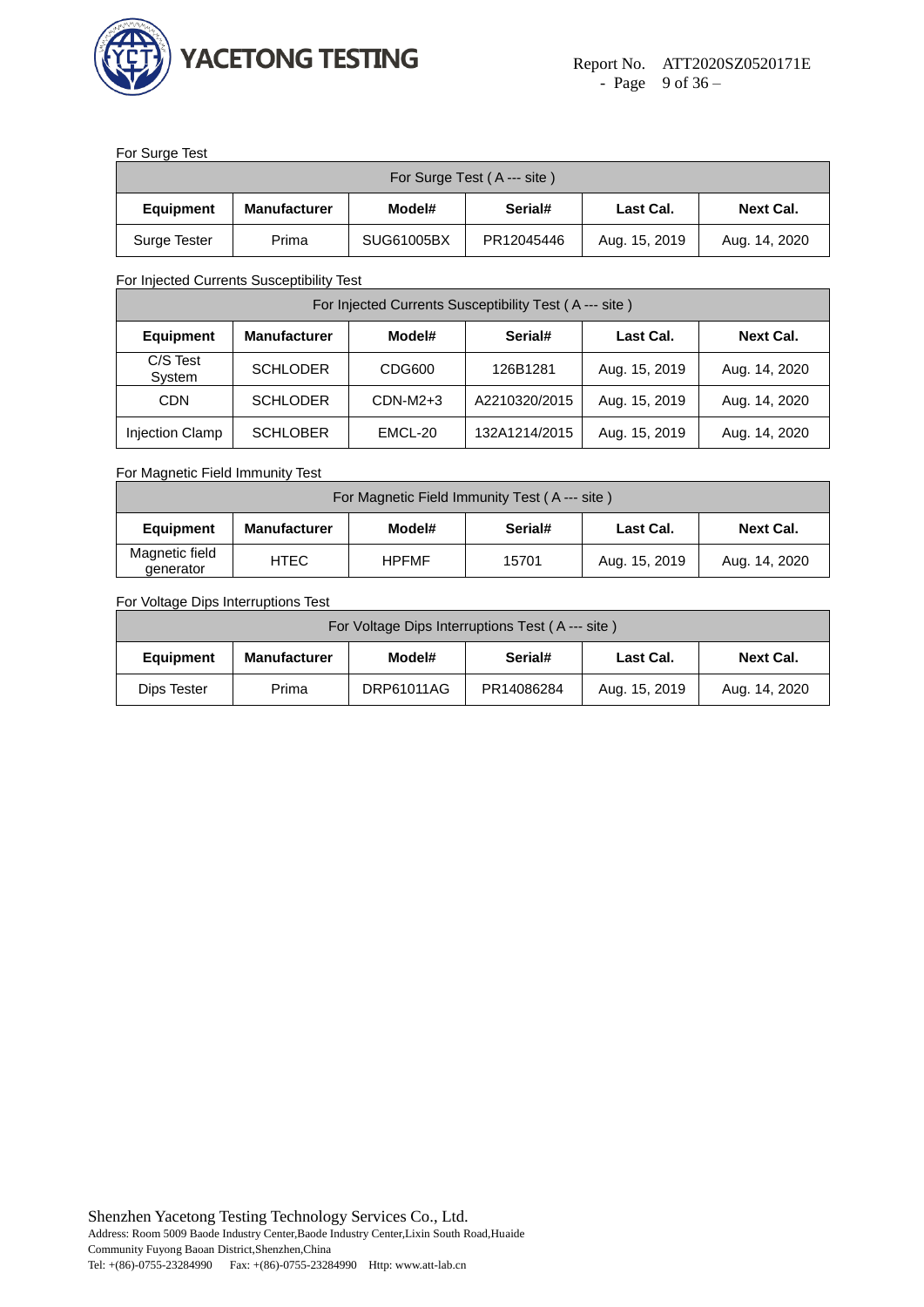

# <span id="page-9-0"></span>**3. CONDUCTED EMISSION AT THE MAINS TERMINALS TEST**

<span id="page-9-1"></span>3.1. Block Diagram Of Test Setup



#### **Note: 1.Support units were connected to second LISN. 2.Both of LISNs (AMN) are 80 cm from EUT and at least 80 cm from other units and other metal planes**

<span id="page-9-2"></span>3.2. Test Standard

EN 55015

# <span id="page-9-3"></span>3.3. Power Line Conducted Emission Limit

| Frequency                              | Limits $dB(\mu V)$ |               |  |  |
|----------------------------------------|--------------------|---------------|--|--|
| <b>MHz</b>                             | Quasi-peak Level   | Average Level |  |  |
| 0.009<br>0.05<br>$\tilde{\phantom{a}}$ | 110                | N/A           |  |  |
| 0.15<br>0.05<br>$\tilde{\phantom{a}}$  | $90 - 80*$         | N/A           |  |  |
| 0.15<br>0.50<br>$\tilde{\phantom{a}}$  | $66 - 56*$         | $56 - 46*$    |  |  |
| 5.00<br>0.50<br>$\tilde{\phantom{a}}$  | 56                 | 46            |  |  |
| 5.00<br>30.00                          | 60                 | 50            |  |  |

Notes: 1. \*Decreasing linearly with logarithm of frequency.

2. The lower limit shall apply at the transition frequencies.

# <span id="page-9-4"></span>3.4. EUT Configuration on Test

The following equipments are installed on conducted emission test to meet EN55015 requirement and operating in a manner which tends to maximize its emission characteristics in a normal application.

# <span id="page-9-5"></span>3.5. Operating Condition of EUT

3.5.1 Setup the EUT and simulators as shown in Section 3.1.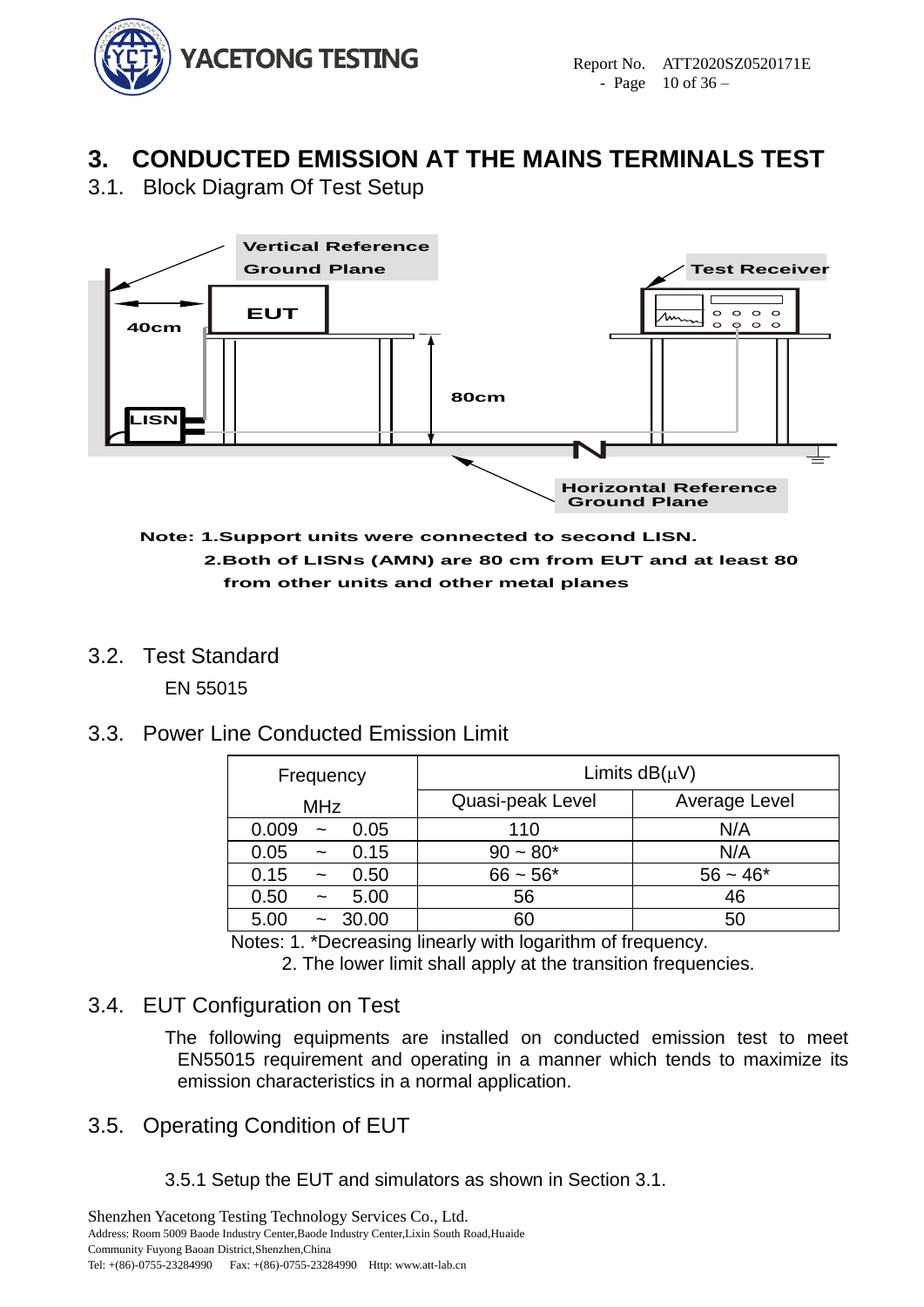

3.5.2 Turn on the power of all equipments. 3.5.3 Let the EUT work in test modes and test it.

# <span id="page-10-0"></span>3.6. Test Procedure

The EUT is put on the ground and connected to the AC mains through a Artificial Mains Network (AMN). This provided a 50ohm coupling impedance for the tested equipments. Both sides of AC line are checked to find out the maximum conducted emission levels according to the EN55015 regulations during conducted emission test.

The bandwidth of the test receiver (R&S Test Receiver ESCI) is set at 10KHz.

The frequency range from 150 KHz to 30 MHz is investigated.

# <span id="page-10-1"></span>3.7. Test Result

The EUT is powered by DC5-24V, no requirements for this item.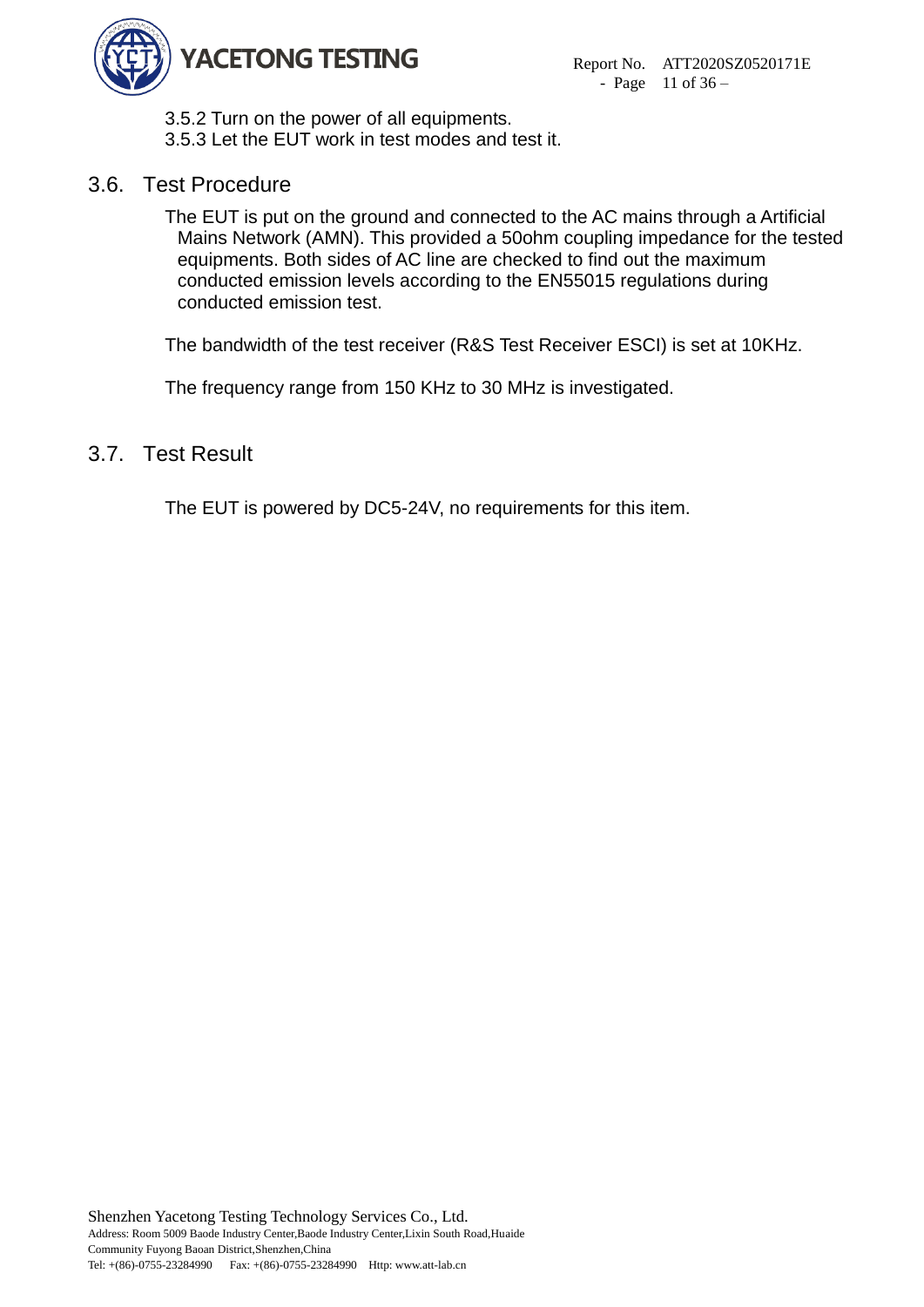

# <span id="page-11-0"></span>**4. MAGNETIC EMISSION TEST**

<span id="page-11-1"></span>4.1. Block Diagram Of Test Setup



<span id="page-11-2"></span>4.2. Test Standard

EN 55015

<span id="page-11-3"></span>4.3. Power Line Conducted Emission Limit

| Frequency                             | Limits $dB(\mu A)$ |  |  |  |  |
|---------------------------------------|--------------------|--|--|--|--|
| <b>MHz</b>                            | Quasi-peak Level   |  |  |  |  |
| 0.009<br>0.07<br>$\sim$               | 88                 |  |  |  |  |
| 0.15<br>0.07<br>$\tilde{\phantom{a}}$ | $88 - 58*$         |  |  |  |  |
| 0.15<br>0.50<br>$\sim$                | $58 - 22*$         |  |  |  |  |
| 5.00<br>0.50<br>$\tilde{\phantom{a}}$ | 22                 |  |  |  |  |

Notes: 1. \*Decreasing linearly with logarithm of frequency.

2. The lower limit shall apply at the transition frequencies.

# <span id="page-11-4"></span>4.4. EUT Configuration on Test

The following equipments are installed on conducted emission test to meet EN55015 requirement and operating in a manner which tends to maximize its emission characteristics in a normal application.

# <span id="page-11-5"></span>4.5. Operating Condition of EUT

3.5.1 Setup the EUT and simulators as shown in Section 3.1.

3.5.2 Turn on the power of all equipments.

3.5.3 Let the EUT work in test modes and test it.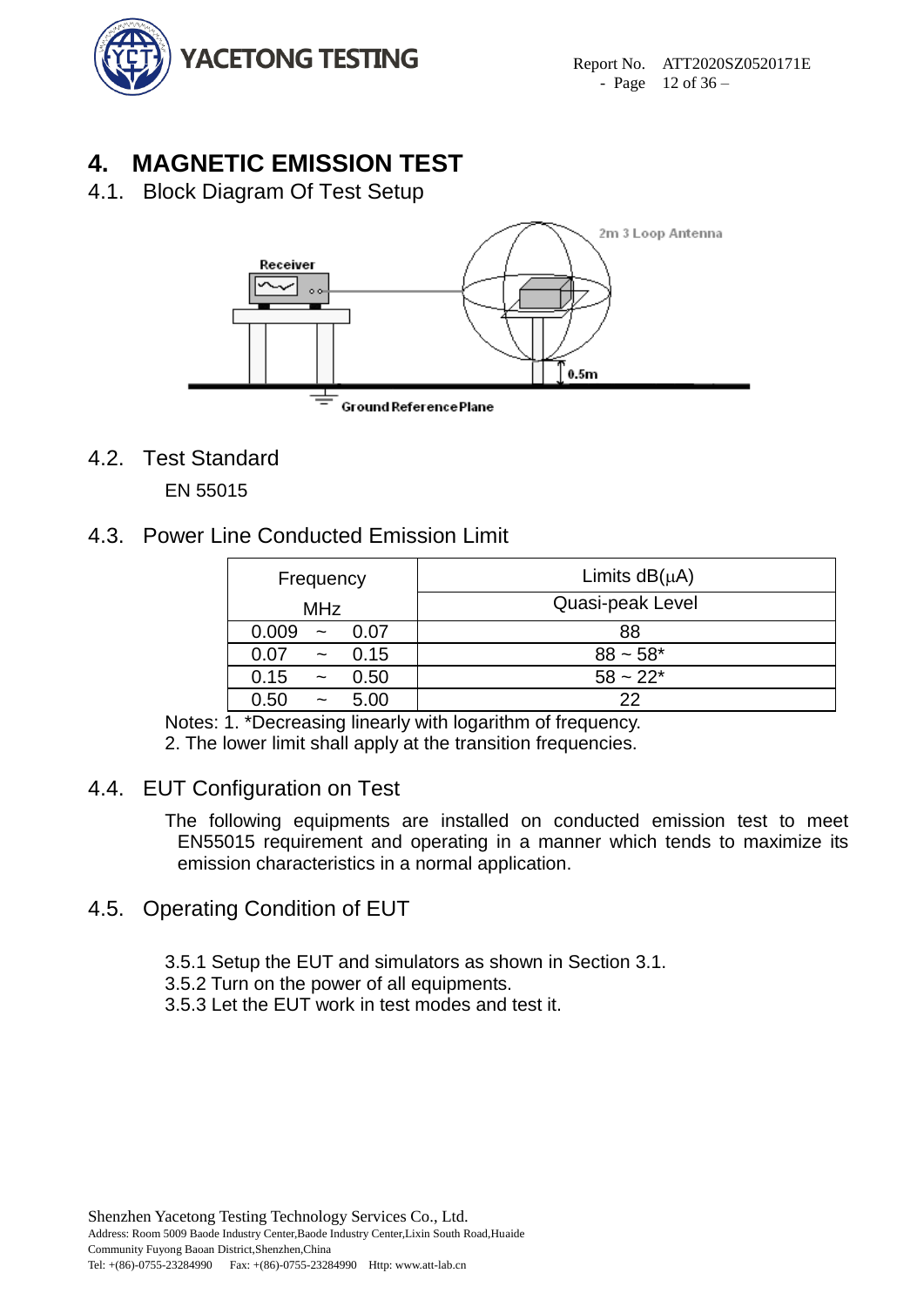

# <span id="page-12-0"></span>4.6. Test Procedure

The EUT is placed on a wood table in the center of a loop antenna. The induced current in the loop antenna is measured by means of a current probe and the test receiver. Three field components is checked by means of a coax switch.

The frequency range from 9KHz to 30MHz is investigated. The receiver is measured with the quasi-peak detector. For frequency band 9KHz to 150KHz, the bandwidth of the field strength meter (R&S Test Receiver ESCI) is set at 200Hz. For frequency band 150KHz to 30MHz , the bandwidth is set at 10KHz.

### <span id="page-12-1"></span>4.7. Test Result

PASS

Please refer to the following page.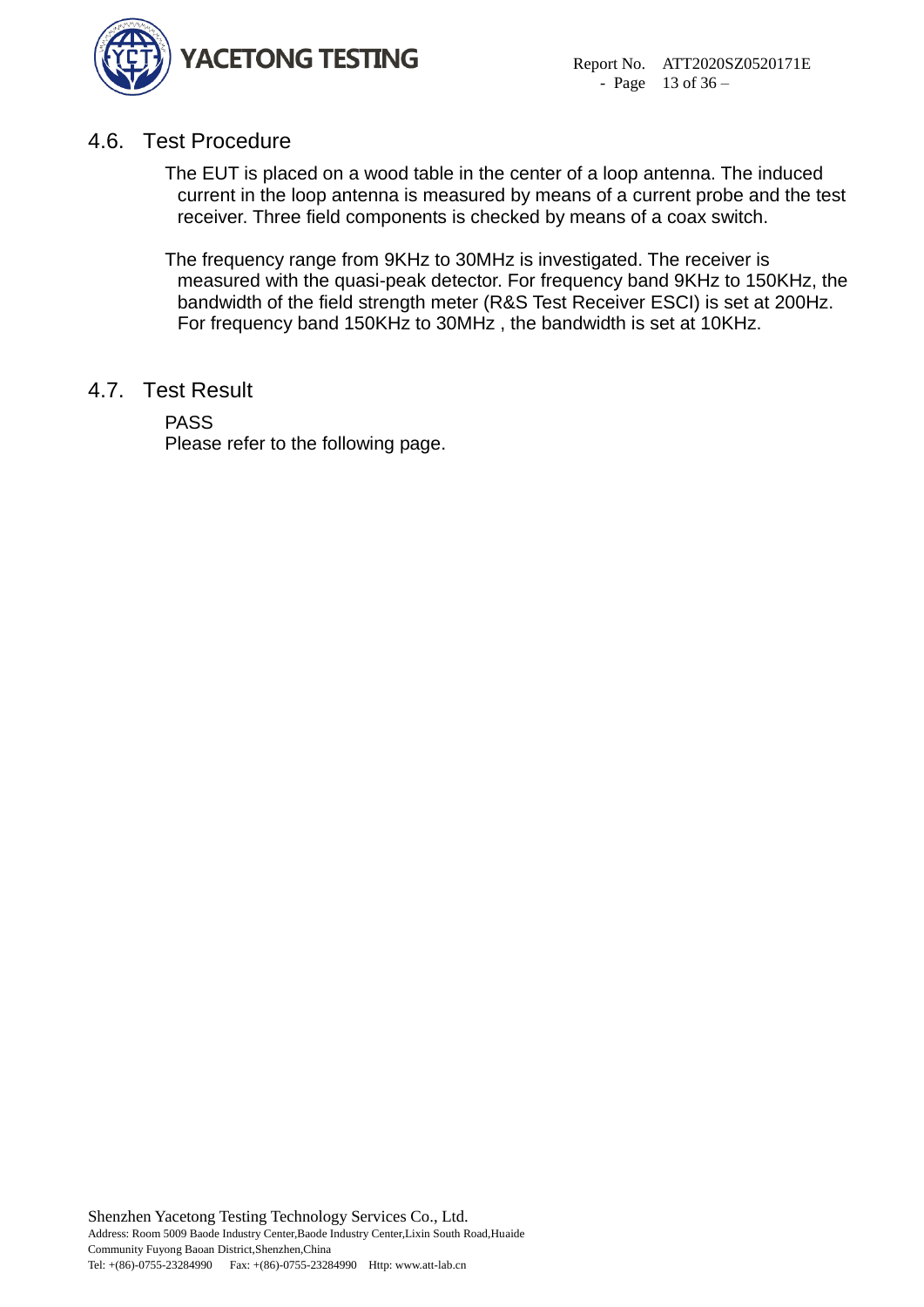

| <b>Magnetic Emission Test Data</b> |                                                     |               |                |  |  |  |  |
|------------------------------------|-----------------------------------------------------|---------------|----------------|--|--|--|--|
| Temperature:                       | <b>Relative Humidity:</b><br><b>ଏ24.5 ℃</b><br>154% |               |                |  |  |  |  |
| Pressure:                          | l1009hPa                                            | Ant. Polarity |                |  |  |  |  |
| Test Voltage:                      | IDC24V                                              | Test Mode:    | <b>ON Mode</b> |  |  |  |  |



| No. Mk.                          | Freq.   | Reading<br>Level | Correct<br>Factor | Measure-<br>ment | Limit        | Over  |            |         |
|----------------------------------|---------|------------------|-------------------|------------------|--------------|-------|------------|---------|
|                                  | MHz     | dBuV/m           | dB                | dBuV/m           | dBuV/m       | dB    | Detector   | Comment |
|                                  | 0.5916  | 1.61             | 9.89              | 11.50            | 41.51 -30.01 |       | <b>AVG</b> |         |
| 2                                | 0.7072  | 5.86             | 9.89              | 15.75            | 39.36 -23.61 |       | QP         |         |
| 3                                | 2.6748  | $-3.13$          | 9.92              | 6.79             | 23.38 -16.59 |       | <b>AVG</b> |         |
| $\overline{4}$<br>$\pmb{\times}$ | 2.8311  | 3.07             | 9.93              | 13.00            | 22.70        | -9.70 | QP         |         |
| 5                                | 19.5167 | 10.75            | 1.00              | 11.75            | 22.00 -10.25 |       | QP         |         |
| 6                                | 22.4024 | 9.73             | 1.00              | 10.73            | 22.00 -11.27 |       | <b>AVG</b> |         |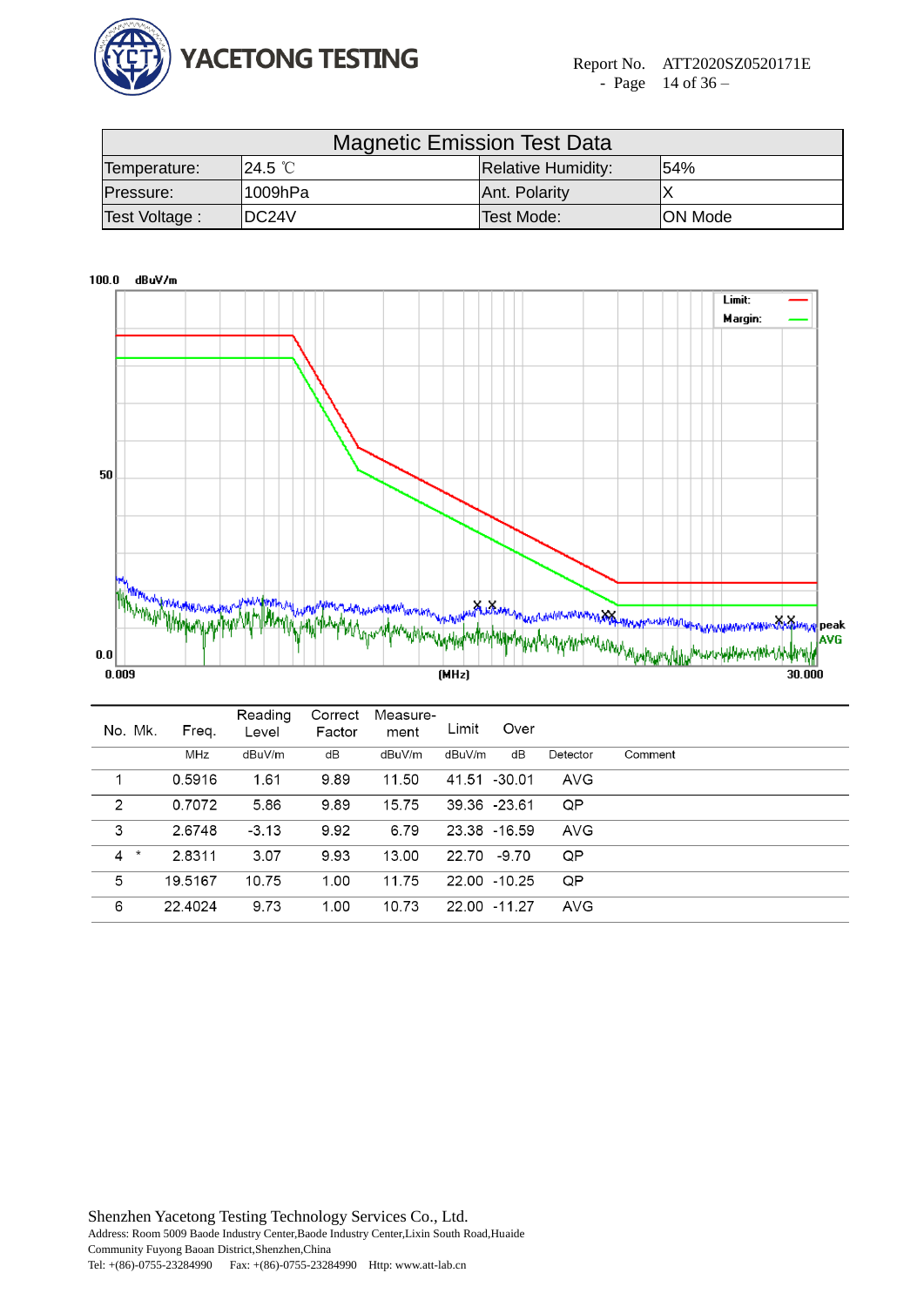

| <b>Magnetic Emission Test Data</b> |                                                           |               |          |  |  |  |  |  |
|------------------------------------|-----------------------------------------------------------|---------------|----------|--|--|--|--|--|
| Temperature:                       | <sup>¶</sup> 24.5 ℃ା<br>154%<br><b>Relative Humidity:</b> |               |          |  |  |  |  |  |
| Pressure:                          | l1009hPa                                                  | Ant. Polarity |          |  |  |  |  |  |
| Test Voltage:                      | IDC24V                                                    | Test Mode:    | ION Mode |  |  |  |  |  |



| No. Mk.         | Freq.      | Reading<br>Level | Correct<br>Factor | Measure-<br>ment | Limit  | Over          |            |         |
|-----------------|------------|------------------|-------------------|------------------|--------|---------------|------------|---------|
|                 | <b>MHz</b> | dBuV/m           | dB                | dBuV/m           | dBuV/m | dB            | Detector   | Comment |
| 1               | 1.0783     | 5.60             | 9.90              | 15.50            |        | 34.29 - 18.79 | QP         |         |
| 2               | 1.1320     | 0.68             | 9.90              | 10.58            |        | 33.71 - 23.13 | <b>AVG</b> |         |
| 3               | 8.1271     | 1.30             | 9.95              | 11.25            | 22.00  | $-10.75$      | QP         |         |
| 4               | 9.4047     | $-3.91$          | 9.95              | 6.04             | 22.00  | $-15.96$      | <b>AVG</b> |         |
| 5               | 22.4025    | 10.38            | 1.00              | 11.38            | 22.00  | -10.62        | <b>AVG</b> |         |
| $^{\star}$<br>6 | 29.2787    | 11.68            | 0.87              | 12.55            | 22.00  | $-9.45$       | QP         |         |
|                 |            |                  |                   |                  |        |               |            |         |

Shenzhen Yacetong Testing Technology Services Co., Ltd. Address: Room 5009 Baode Industry Center,Baode Industry Center,Lixin South Road,Huaide Community Fuyong Baoan District,Shenzhen,China Tel: +(86)-0755-23284990 Fax: +(86)-0755-23284990 Http: www.att-lab.cn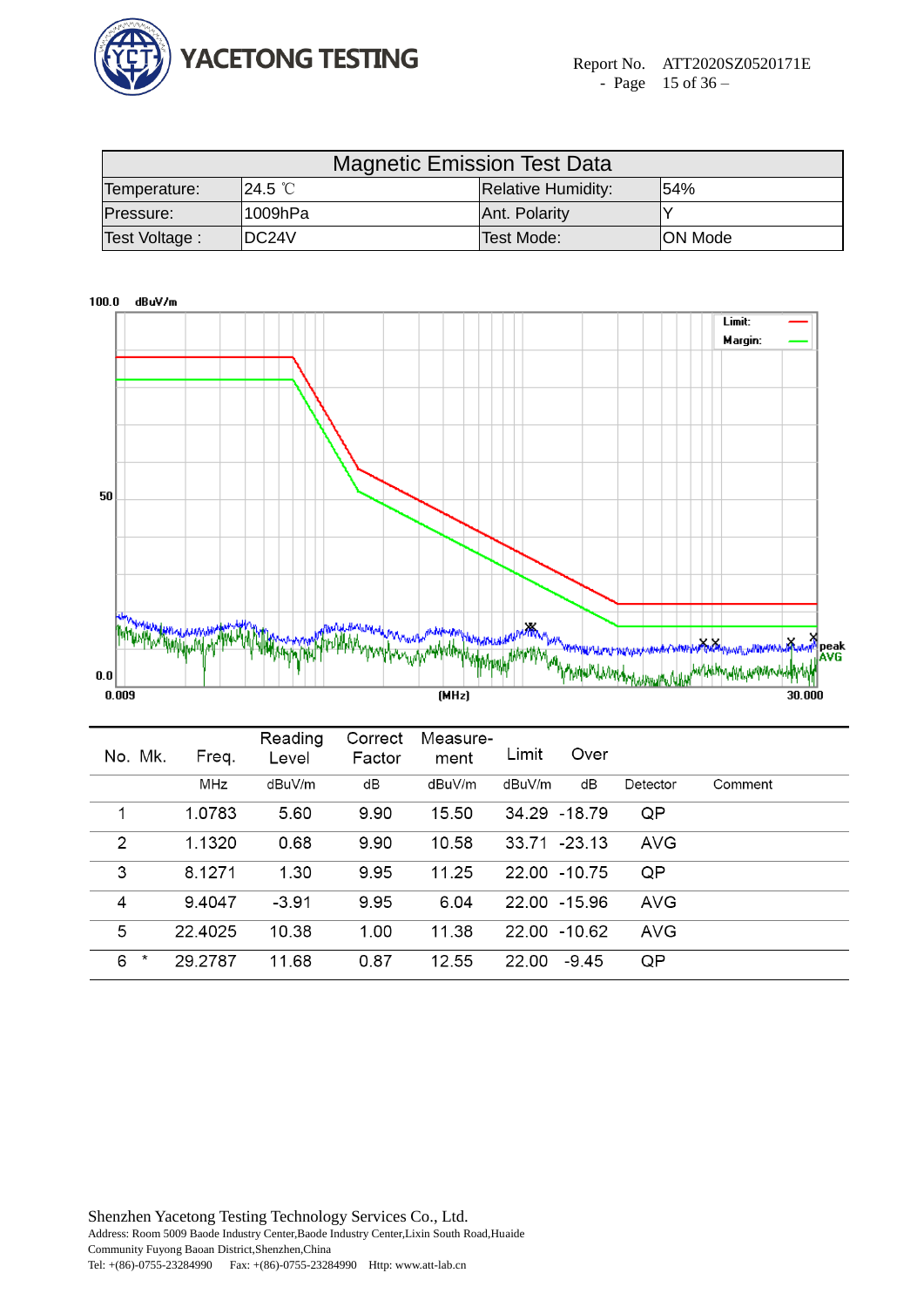

|                         | <b>Magnetic Emission Test Data</b> |                |                           |      |  |  |  |  |  |
|-------------------------|------------------------------------|----------------|---------------------------|------|--|--|--|--|--|
|                         | Temperature:                       | <b>ଏ24.5 ℃</b> | <b>Relative Humidity:</b> | 154% |  |  |  |  |  |
|                         | 1009hPa<br>Pressure:               |                | Ant. Polarity             |      |  |  |  |  |  |
| IDC24V<br>Test Voltage: |                                    | Test Mode:     | <b>ON Mode</b>            |      |  |  |  |  |  |



| No. Mk. | Freq.      | Reading<br>Level | Correct<br>Factor | Measure-<br>ment | Limit  | Over          |            |         |  |
|---------|------------|------------------|-------------------|------------------|--------|---------------|------------|---------|--|
|         | <b>MHz</b> | dBuV/m           | dB                | dBuV/m           | dBuV/m | dB            | Detector   | Comment |  |
| 1       | 1.2178     | 3.50             | 9.90              | 13.40            |        | 32.83 - 19.43 | QP         |         |  |
| 2       | 1.2276     | $-2.35$          | 9.90              | 7.55             |        | 32.74 -25.19  | <b>AVG</b> |         |  |
| 3       | 6.1183     | 2.27             | 9.93              | 12.20            | 22.00  | -9.80         | QP         |         |  |
| 4       | 7.2546     | $-4.81$          | 9.95              | 5.14             |        | 22.00 -16.86  | <b>AVG</b> |         |  |
| 5<br>*  | 13.4386    | 11.25            | 1.00              | 12.25            | 22.00  | $-9.75$       | QP         |         |  |
| 6       | 18.2905    | 4.32             | 1.00              | 5.32             |        | 22.00 -16.68  | <b>AVG</b> |         |  |
|         |            |                  |                   |                  |        |               |            |         |  |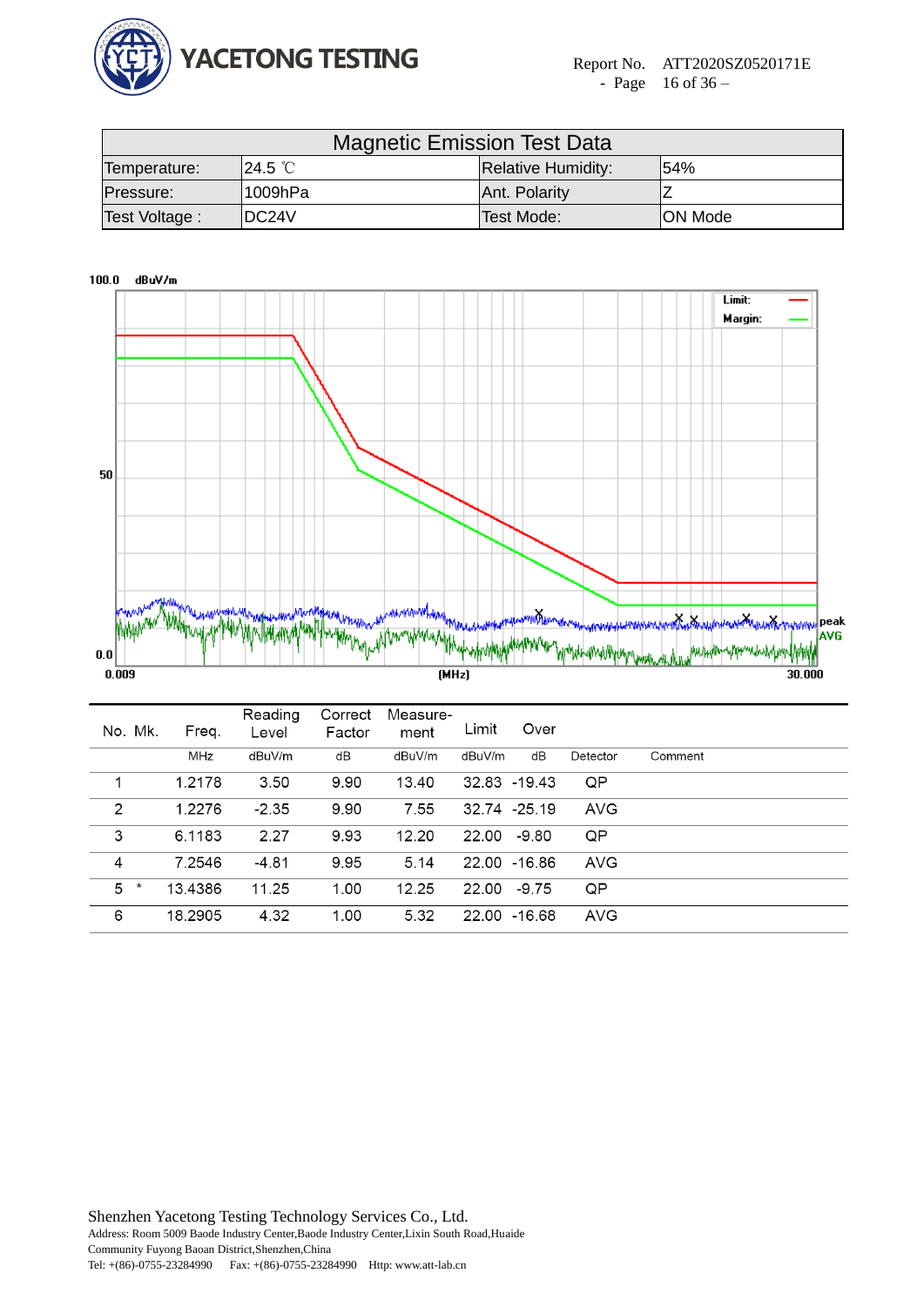

# <span id="page-16-0"></span>**5. RADIATION EMISSION TEST**

<span id="page-16-1"></span>5.1. Block Diagram of Test Setup



<span id="page-16-2"></span>5.2. Test Standard

EN 55015

<span id="page-16-3"></span>5.3. Radiation Limit

| Frequency<br><b>MHz</b> | <b>Distance</b><br>(Meters) | <b>Field Strengths Limits</b><br>$dB(\mu V)/m$ |
|-------------------------|-----------------------------|------------------------------------------------|
| 30<br>$\sim 230$        |                             | 40.0                                           |
| -300                    |                             |                                                |

Remark:

(1) Emission level (dB( $\mu$ V)/m) = 20 log Emission level ( $\mu$ V/m)

(2) The smaller limit shall apply at the cross point between two frequency bands.

(3) Distance refers to the distance in meters between the measuring instrument, antenna and the closed point of any part of the device or system.

# <span id="page-16-4"></span>5.4. EUT Configuration on Test

The EN55015 regulations test method must be used to find the maximum emission during radiated emission test.

The configuration of EUT is the same as used in conducted emission test. Please refer to Section 2.2.

Shenzhen Yacetong Testing Technology Services Co., Ltd.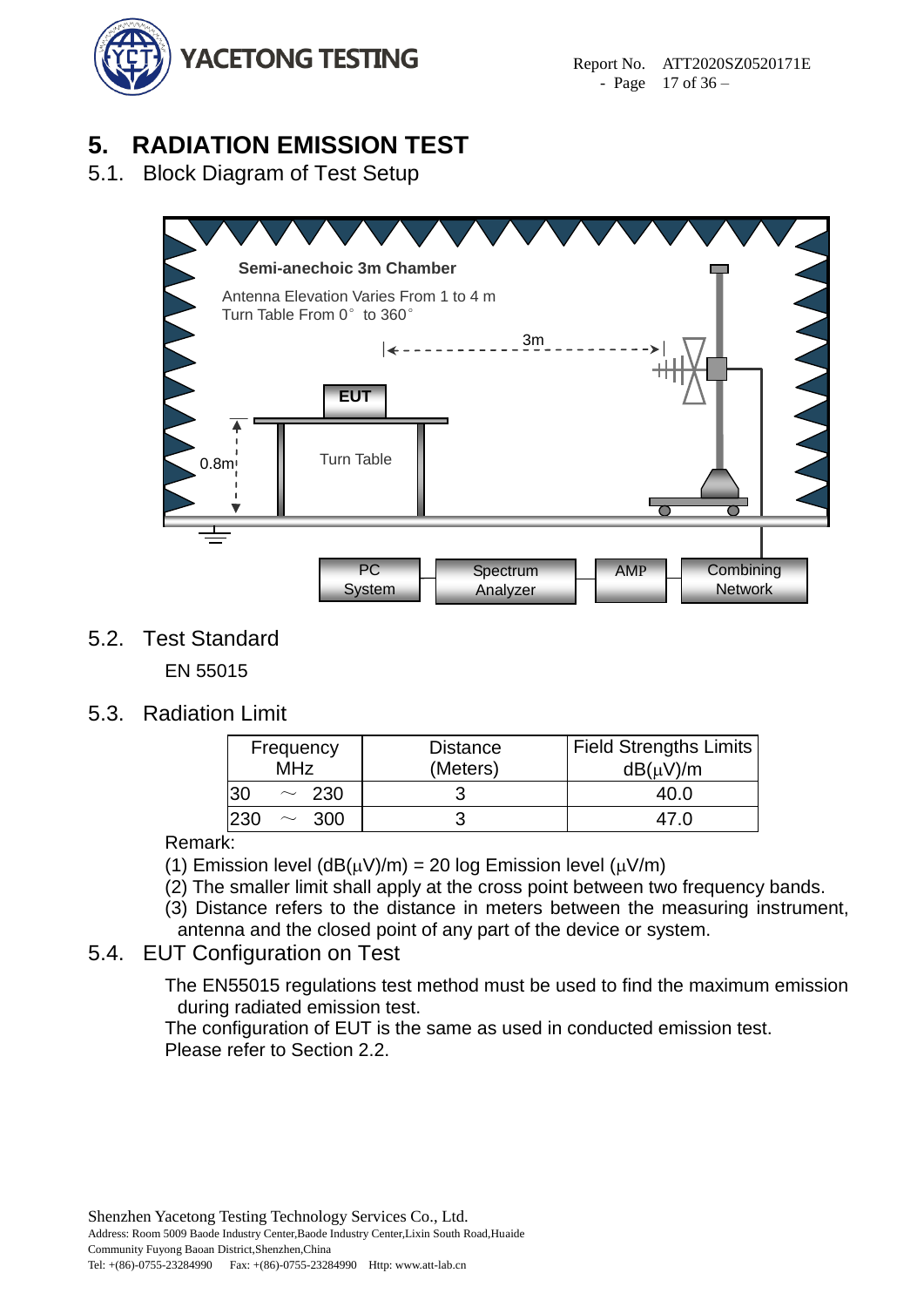

# <span id="page-17-0"></span>5.5. Operating Condition of EUT

Same as conducted emission test, which is listed in Section 2.2 except the test set up replaced as Section 4.1.

### <span id="page-17-1"></span>5.6. Test Procedure

The EUT and its simulators are placed on a turned table that is 0.8 meter above the ground. The turned table can rotate 360 degrees to determine the position of the maximum emission level. The EUT is set 3 meters away from the receiving antenna that is mounted on the antenna tower. The antenna can move up and down between 1 meter and 4 meters to find out the maximum emission level. Broadband antenna (calibrated biconical and log periodical antenna) is used as receiving antenna. Both horizontal and vertical polarization of the antenna is set on test. In order to find the maximum emission levels, the interface cable must be manipulated according to EN55015 on radiated emission test.

The bandwidth setting on the field strength meter (R&S Test Receiver ESCI) is set at 120KHz.

The frequency range from 30MHz to 300MHz is checked.

### <span id="page-17-2"></span>5.7. Test Result

### PASS

Please refer to the following page.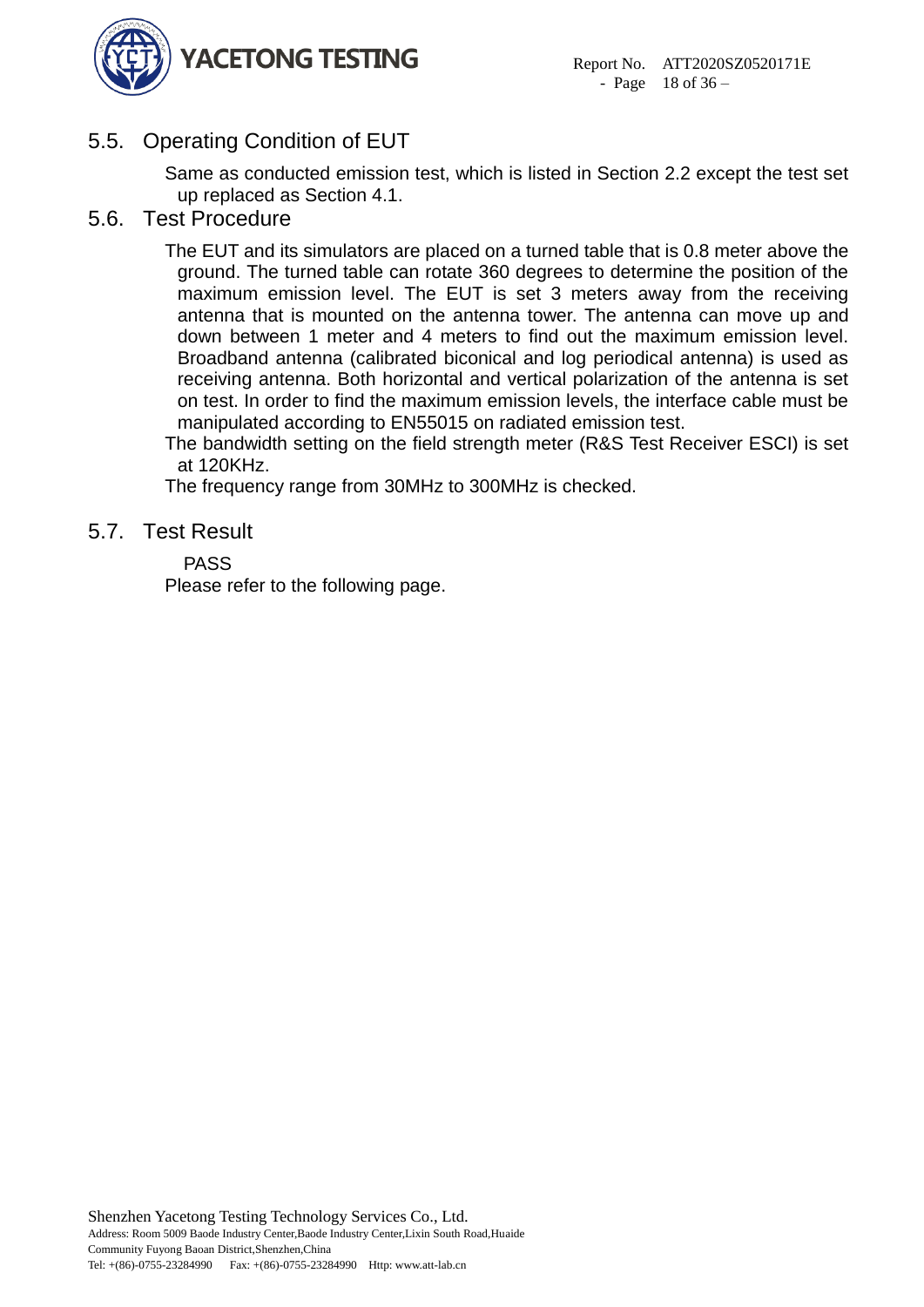

| <b>Radiation Emission Test Data</b> |                                              |            |                 |  |  |  |  |  |  |
|-------------------------------------|----------------------------------------------|------------|-----------------|--|--|--|--|--|--|
| Temperature:                        | 154%<br>"24.5 ℃<br><b>Relative Humidity:</b> |            |                 |  |  |  |  |  |  |
| Pressure:                           | '1009hPa                                     | Phase :    | Horizontal      |  |  |  |  |  |  |
| Test Voltage:                       | <b>IDC24V</b>                                | Test Mode: | <b>ION Mode</b> |  |  |  |  |  |  |

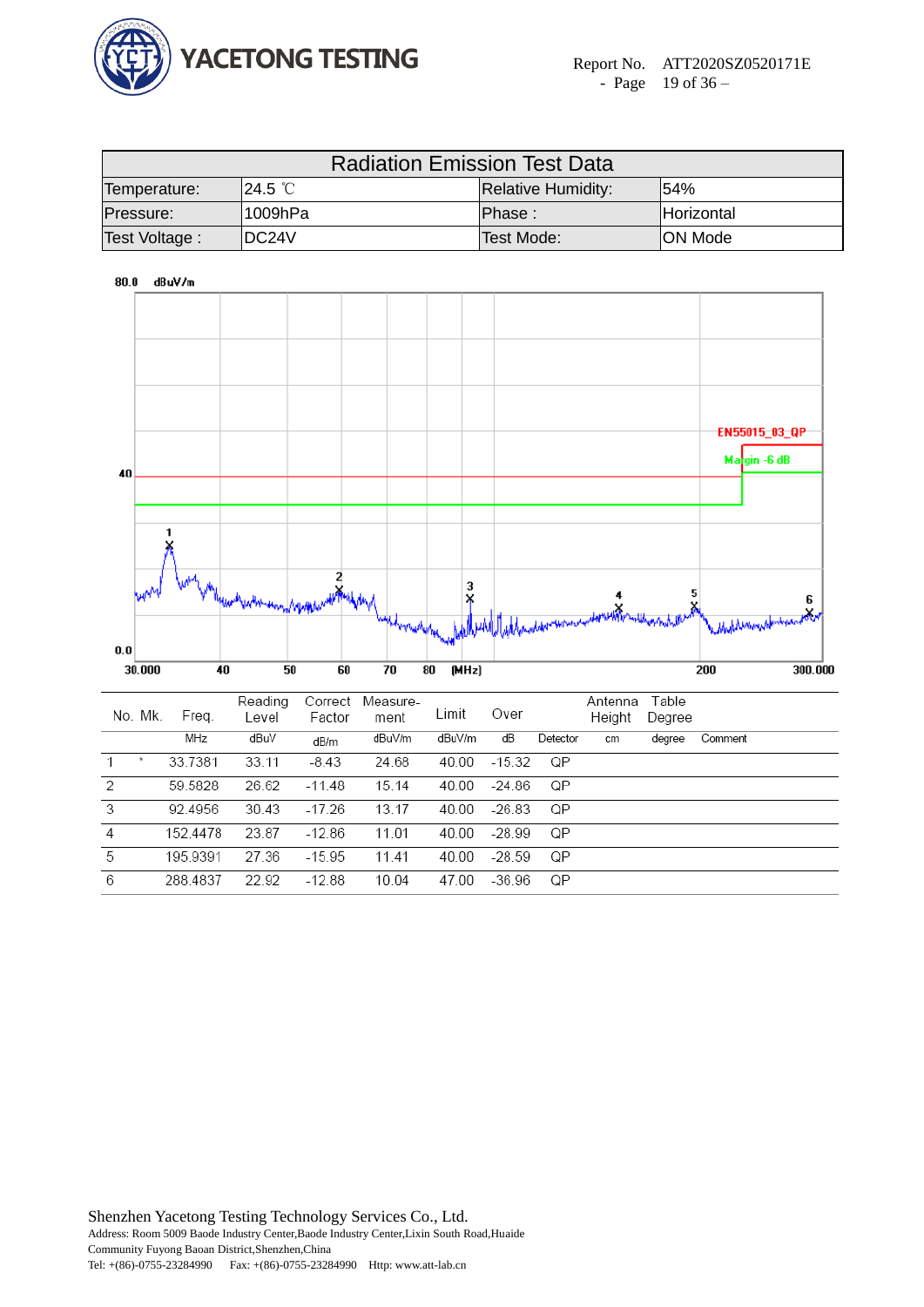

| <b>Radiation Emission Test Data</b>                                      |         |            |                |  |  |  |  |  |  |
|--------------------------------------------------------------------------|---------|------------|----------------|--|--|--|--|--|--|
| 54%<br><sup>¶</sup> 24.5 ℃ା<br><b>Relative Humidity:</b><br>Temperature: |         |            |                |  |  |  |  |  |  |
| Pressure:                                                                | 1009hPa | Phase :    | Vertical       |  |  |  |  |  |  |
| Test Voltage :                                                           | IDC24V  | Test Mode: | <b>ON Mode</b> |  |  |  |  |  |  |



|   | No. Mk. | Freg.    | nouunu<br>Level | Factor   | CONCO MOUJUIU-<br>ment | Limit  | Over     |          | 1.111111<br>Height | <b>I</b> GUIT<br>Degree |         |
|---|---------|----------|-----------------|----------|------------------------|--------|----------|----------|--------------------|-------------------------|---------|
|   |         | MHz      | dBuV            | dB/m     | dBuV/m                 | dBuV/m | dВ       | Detector | cm                 | degree                  | Comment |
|   | ж       | 34.1288  | 25.61           | $-8.46$  | 17.15                  | 40.00  | -22.85   | ΩP       |                    |                         |         |
| 2 |         | 53.9661  | 23.59           | $-10.95$ | 12.64                  | 40.00  | -27.36   | QP       |                    |                         |         |
| 3 |         | 92.4956  | 31.52           | $-17.26$ | 14.26                  | 40.00  | $-25.74$ | QP       |                    |                         |         |
| 4 |         | 123.6293 | 28.15           | $-14.49$ | 13.66                  | 40.00  | $-26.34$ | QP       |                    |                         |         |
| 5 |         | 198.6649 | 26.69           | $-16.12$ | 10.57                  | 40.00  | $-29.43$ | ΩP       |                    |                         |         |
| 6 |         | 281.9170 | 23.35           | $-13.04$ | 10.31                  | 47.00  | -36.69   | QP       |                    |                         |         |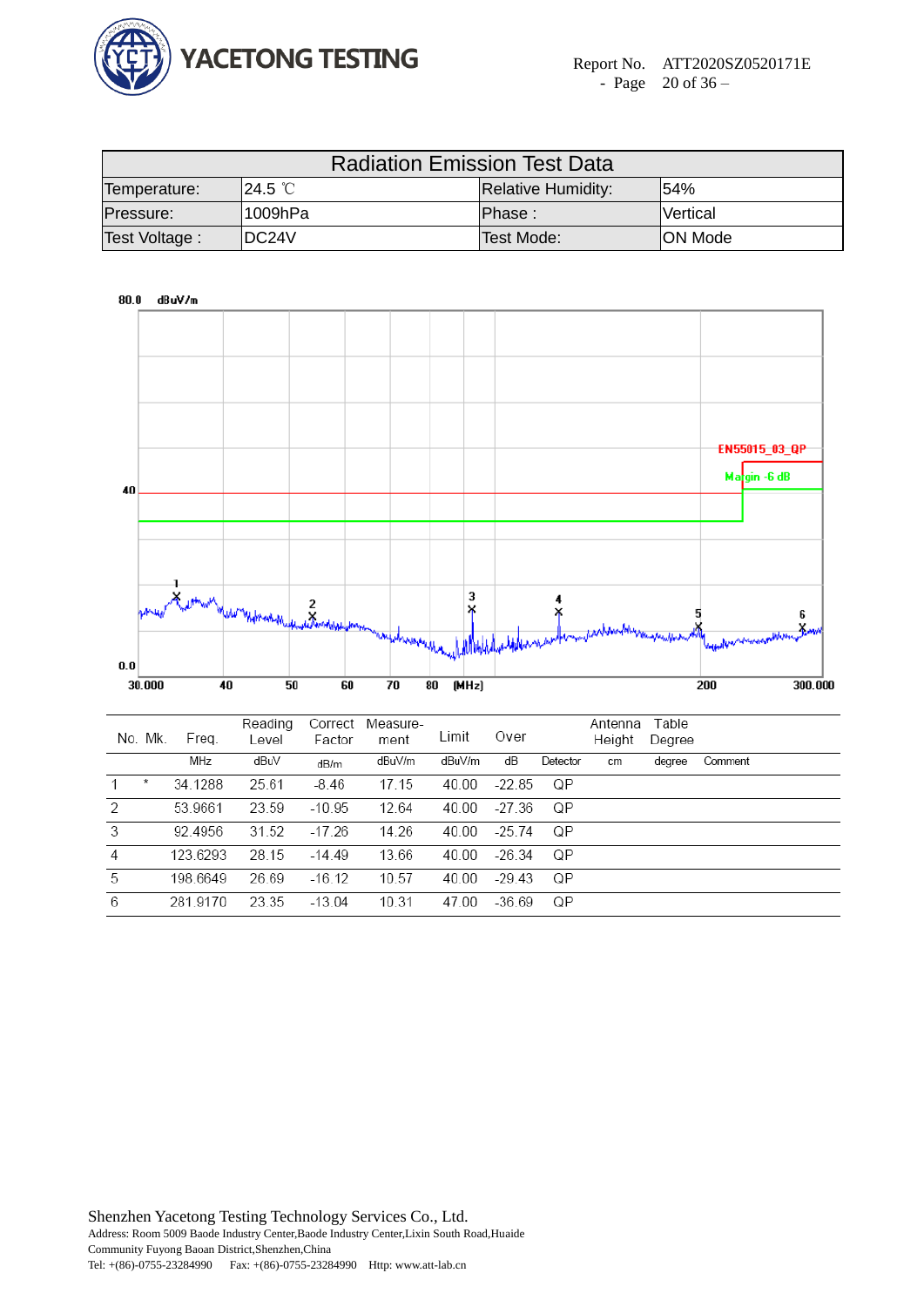

# <span id="page-20-0"></span>**6. HARMONIC CURRENT EMISSION TEST**

<span id="page-20-1"></span>6.1. Block Diagram of Test Setup



6.2. Test Standard

<span id="page-20-2"></span>EN 61000-3-2

6.3. Operating Condition of EUT

<span id="page-20-3"></span>Setup the EUT as shown in Section 5.1. Turn on the power of all equipments. Let the EUT work in test mode and test it.

6.4. Test Procedure

<span id="page-20-4"></span>The power cord of the EUT is connected to the output of the test system. Turn on the power of the EUT and use the test system to test the harmonic current level.

# 6.5. Test Results

<span id="page-20-5"></span>The EUT is powered by Battery, no requirements for this item.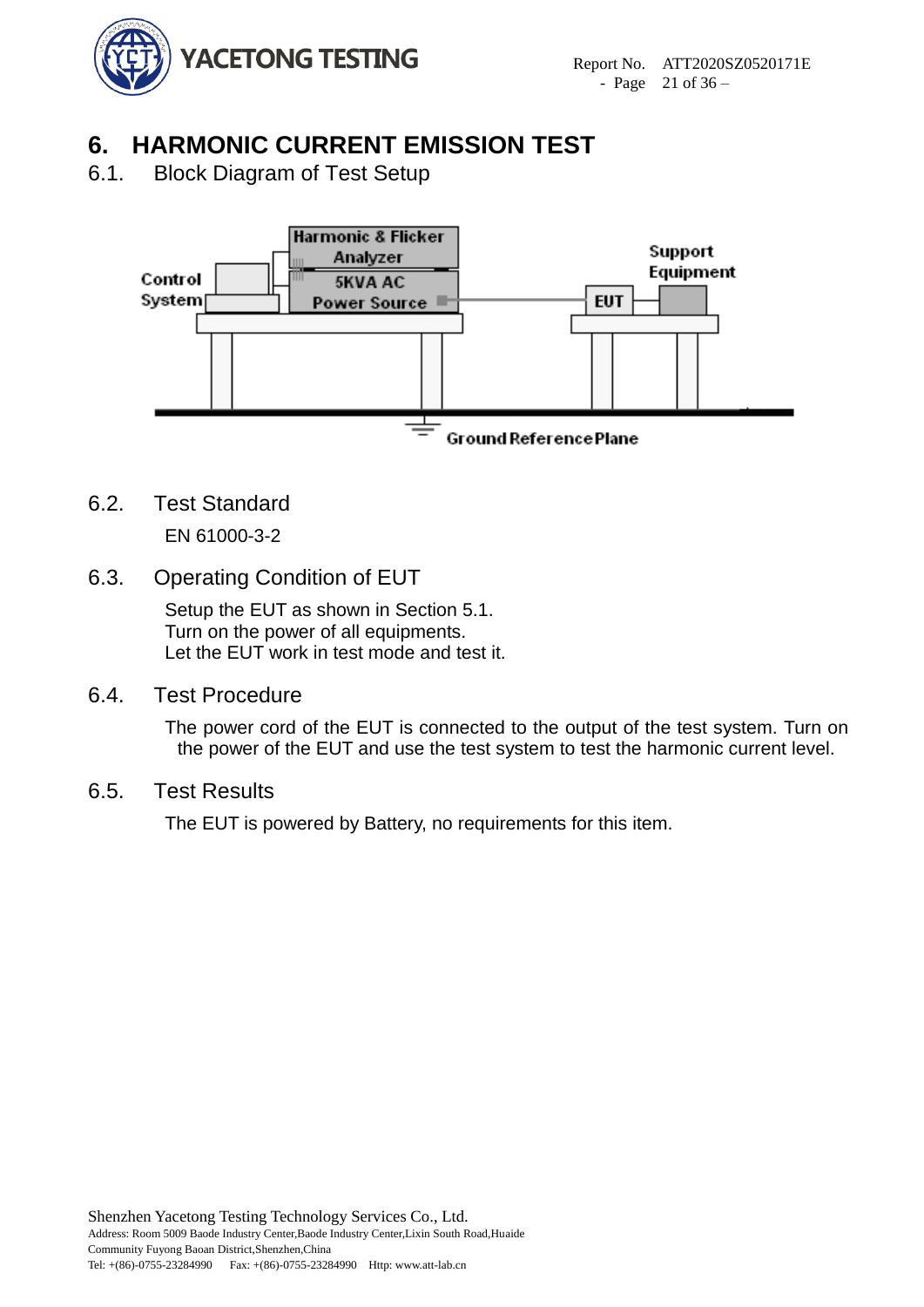

# <span id="page-21-0"></span>**7. VOLTAGE FLUCTUATIONS & FLICKER TEST**

<span id="page-21-1"></span>7.1. Block Diagram of Test Setup

Same as Section 6.1..

<span id="page-21-2"></span>7.2. Test Standard

EN 61000-3-3:2013

# <span id="page-21-3"></span>7.3. Operating Condition of EUT

Same as Section 5.3.. The power cord of the EUT is connected to the output of the test system. Turn on the power of the EUT and use the test system to test the harmonic current level.

Flicker Test Limit

| Test items | Limits              |
|------------|---------------------|
| Pst        | 1.0                 |
| dc         | 3.3%                |
| dmax       | 4.0%                |
| dt         | Not exceed 3.3% for |
|            | 500 <sub>ms</sub>   |

### 7.4. Test Procedure

<span id="page-21-4"></span>The power cord of the EUT is connected to the output of the test system. Turn on the power of the EUT and use the test system to test the harmonic current level.

### <span id="page-21-5"></span>7.5. Test Results

The EUT is powered by Battery, no requirements for this item.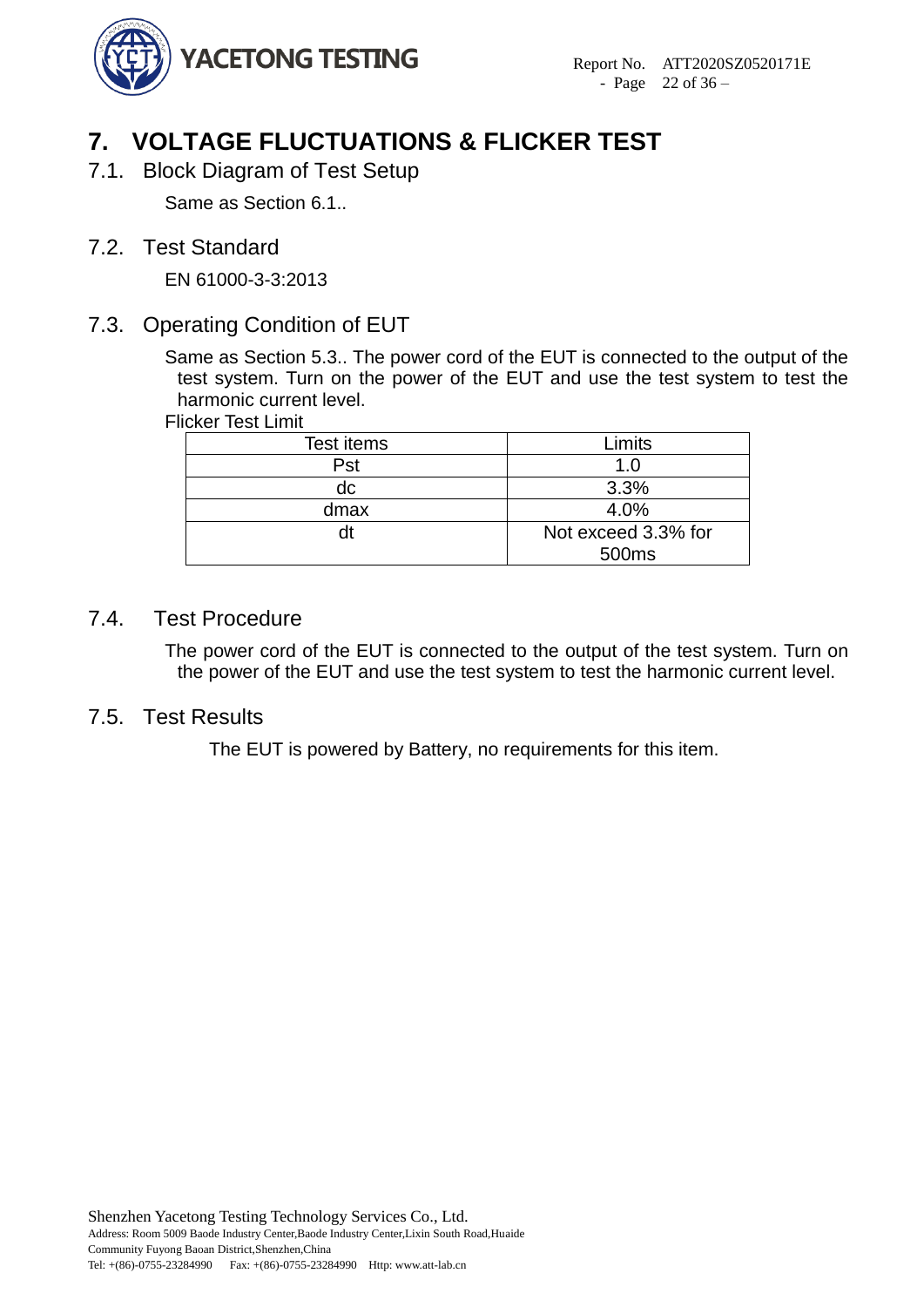

# <span id="page-22-0"></span>**8. IMMUNITY TEST OF GENERAL THE PERFORMANCE CRITERIA**

| During the test the luminous intensity may change to any value. After the test<br>the luminous intensity shall be restored to its initial value within 1 min.<br><b>CRITERION B</b><br>Regulating controls need not function during the test, but after the test the<br>mode of the control shall be the same as before the test provided that during<br>the test no mode changing commands were given.<br>During and after the test any change of the luminous intensity is allowed and<br>the lamp(s) may be extinguished. After the test, within 30 min, all functions<br>shall return to normal if necessary by temporary interruption of the mains<br>supply and/or operating the regulating control.<br><b>CRITERION C</b><br>Additional requirement for lighting equipment incorporating a starting device:<br>After the test the lighting equipment is switched off. After half an hour it is | <b>CRITERION A</b> | During the test, no change of the lumimous intensity shall be observed and<br>the regulating control, if any, shall operate during the test as intended. |
|-------------------------------------------------------------------------------------------------------------------------------------------------------------------------------------------------------------------------------------------------------------------------------------------------------------------------------------------------------------------------------------------------------------------------------------------------------------------------------------------------------------------------------------------------------------------------------------------------------------------------------------------------------------------------------------------------------------------------------------------------------------------------------------------------------------------------------------------------------------------------------------------------------|--------------------|----------------------------------------------------------------------------------------------------------------------------------------------------------|
|                                                                                                                                                                                                                                                                                                                                                                                                                                                                                                                                                                                                                                                                                                                                                                                                                                                                                                       |                    |                                                                                                                                                          |
|                                                                                                                                                                                                                                                                                                                                                                                                                                                                                                                                                                                                                                                                                                                                                                                                                                                                                                       |                    |                                                                                                                                                          |
|                                                                                                                                                                                                                                                                                                                                                                                                                                                                                                                                                                                                                                                                                                                                                                                                                                                                                                       |                    | switched on again. The lighting equipment shall start and operate as                                                                                     |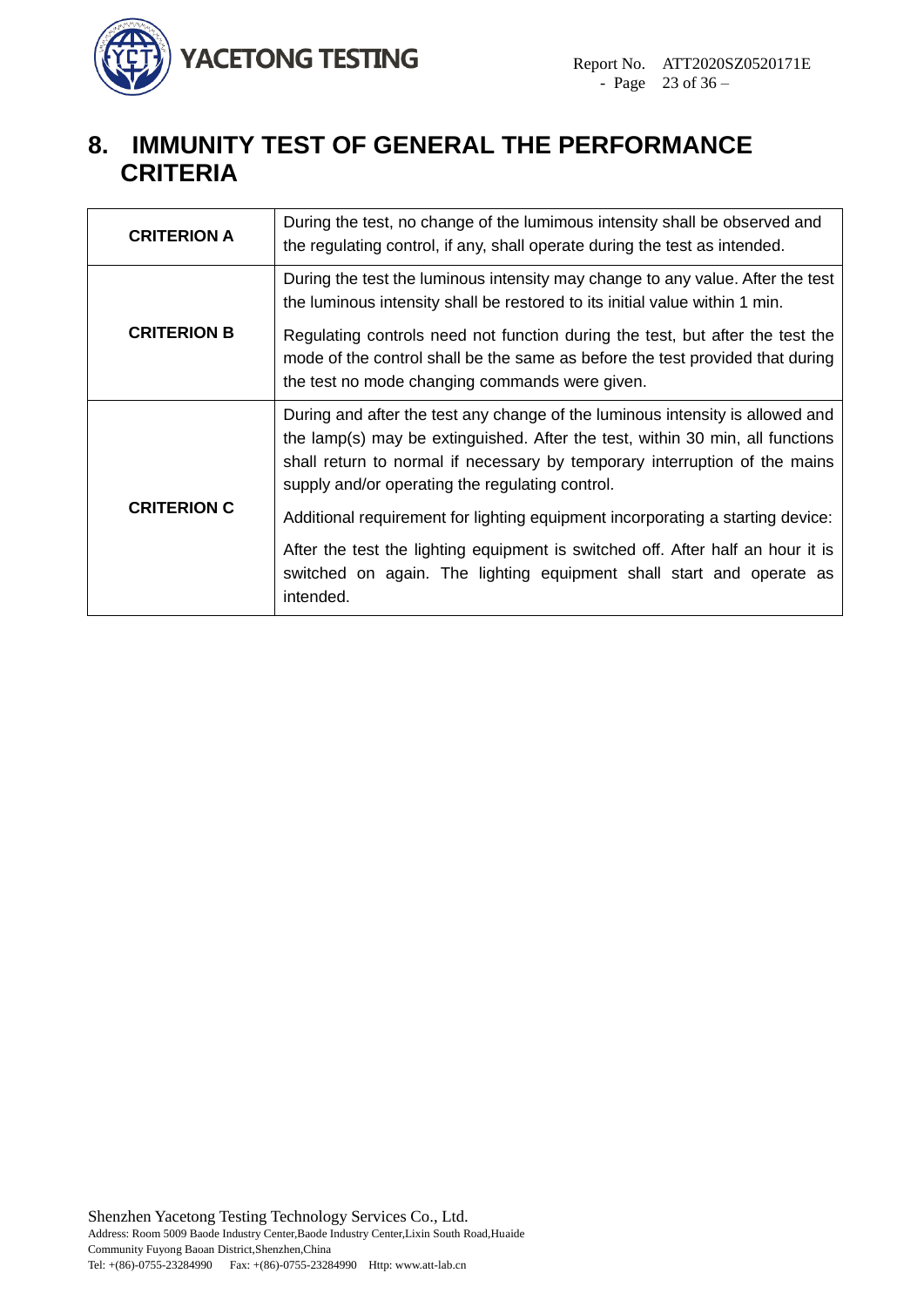

# <span id="page-23-0"></span>**9. ELECTROSTATIC DISCHARGE IMMUNITY TEST**

# <span id="page-23-1"></span>9.1. Block Diagram of Test Setup



# <span id="page-23-2"></span>9.2. Test Standard

EN 61547, EN 61000-4-2

Severity Level: 3 / Air Discharge:±8KV Level: 2 / Contact Discharge: ±4KV

# <span id="page-23-3"></span>9.3. Severity Levels and Performance Criterion

#### Severity level

| Level | <b>Test Voltage</b><br>Contact Discharge (KV) | <b>Test Voltage</b><br>Air Discharge (KV) |  |  |
|-------|-----------------------------------------------|-------------------------------------------|--|--|
| 1.    | ±2                                            | ±2                                        |  |  |
| 2.    | ±4                                            | ±4                                        |  |  |
| 3.    | ±6                                            | ±8                                        |  |  |
| 4.    | ±8                                            | ±15                                       |  |  |
|       | Special                                       | Special                                   |  |  |

Performance criterion : B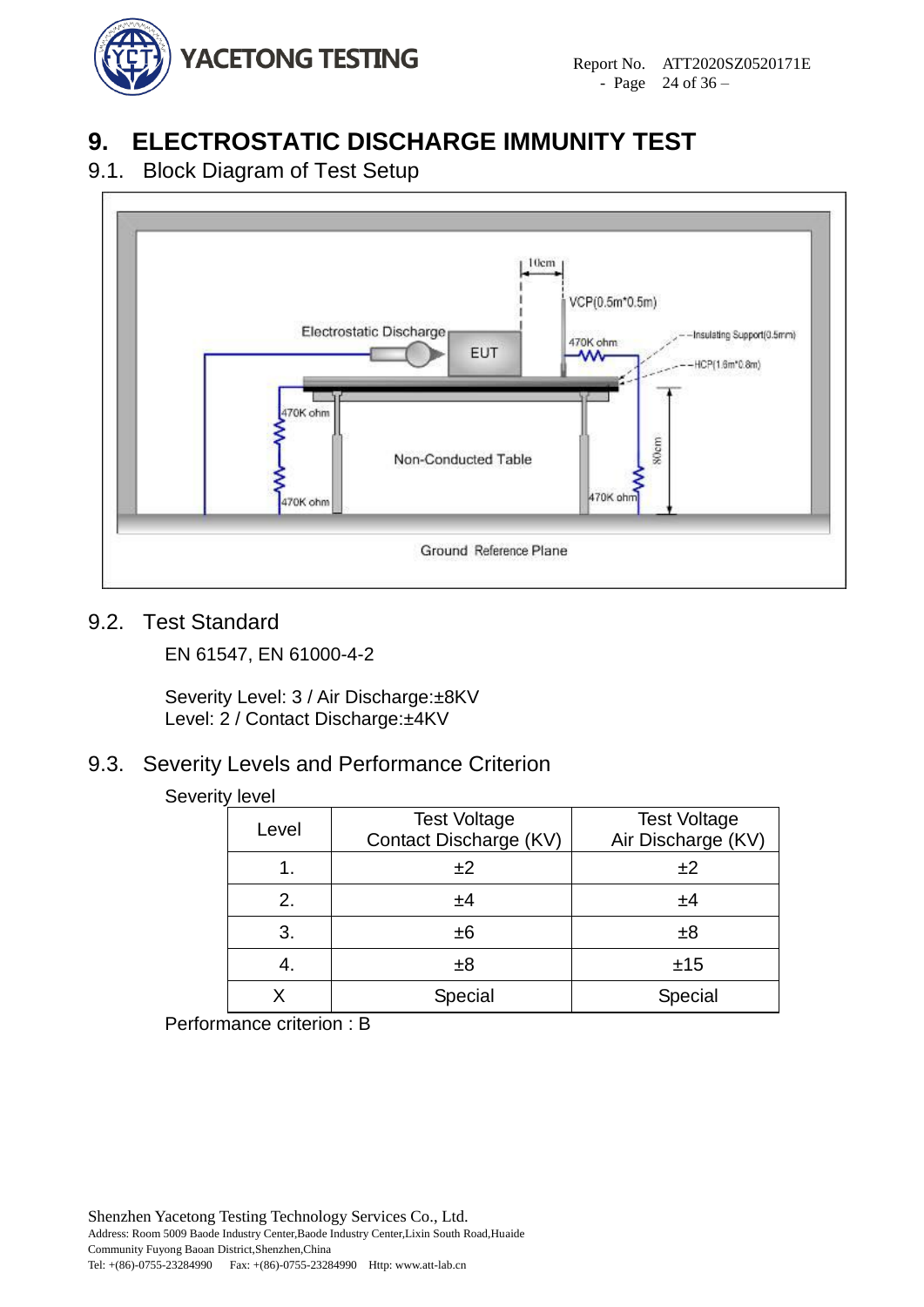

# <span id="page-24-0"></span>9.4. Test Procedure

#### Air Discharge:

This test is done on a non-conductive surface. The round discharge tip of the discharge electrode shall be approached as fast as possible to touch the EUT. After each discharge, the discharge electrode shall be removed from the EUT. The generator is then re-triggered for a new single discharge and repeated 10 times for each pre-selected test point. This procedure shall be repeated until all the air discharge completed.

#### Contact Discharge:

All the procedure shall be same as Section 7.6.1. Except that the tip of the discharge electrode shall touch the EUT before the discharge switch is operated.

#### Indirect discharge for horizontal coupling plane

At least 10 single discharges (in the most sensitive polarity) shall be applied at the front edge of each HCP opposite the center point of each unit (if applicable) of the EUT and 0.1m from the front of the EUT. The long axis of the discharge electrode shall be in the plane of the HCP and perpendicular to its front edge during the discharge.

#### Indirect discharge for vertical coupling plane

At least 10 single discharges (in the most sensitive polarity) shall be applied to the center of one vertical edge of the coupling plane. The coupling plane, of dimensions 0.5m X 0.5m, is placed parallel to, and positioned at a distance of 0.1m from the EUT. Discharges shall be applied to the coupling plane, with this plane in sufficient different positions that the four faces of the EUT are complete illuminated.

### <span id="page-24-1"></span>9.5. Test Results

PASS

|                      | Please refer to the following data. |                                                     |                       |  |                                                          |                   |                |  |  |  |
|----------------------|-------------------------------------|-----------------------------------------------------|-----------------------|--|----------------------------------------------------------|-------------------|----------------|--|--|--|
|                      | Electrostatic Discharge Test Data   |                                                     |                       |  |                                                          |                   |                |  |  |  |
| Temperature:         |                                     | $25.1^{\circ}$                                      |                       |  | Humidity:                                                |                   | 55%            |  |  |  |
| Power Supply:        |                                     | DC24V                                               |                       |  | Test Mode:                                               |                   | <b>ON Mode</b> |  |  |  |
|                      |                                     |                                                     |                       |  |                                                          |                   |                |  |  |  |
| Discharge<br>Method  | <b>Discharge Position</b>           |                                                     | Voltage<br>$(\pm kV)$ |  | Min. No. of<br>Discharge per<br>polarity<br>(Each Point) | Required<br>Level | <b>Result</b>  |  |  |  |
|                      | <b>Conductive Surfaces</b>          |                                                     | $\overline{4}$        |  | 10                                                       | B                 | Pass           |  |  |  |
| Contact<br>Discharge | Indirect Discharge HCP              |                                                     | $\overline{4}$        |  | 10                                                       | B                 | Pass           |  |  |  |
|                      | Indirect Discharge VCP              |                                                     | 4                     |  | 10                                                       | B                 | Pass           |  |  |  |
| Air<br>Discharge     |                                     | Slots, Apertures, and<br><b>Insulating Surfaces</b> | 8                     |  | 10                                                       | B                 | Pass           |  |  |  |

Shenzhen Yacetong Testing Technology Services Co., Ltd.

Address: Room 5009 Baode Industry Center,Baode Industry Center,Lixin South Road,Huaide Community Fuyong Baoan District,Shenzhen,China Tel: +(86)-0755-23284990 Fax: +(86)-0755-23284990 Http: www.att-lab.cn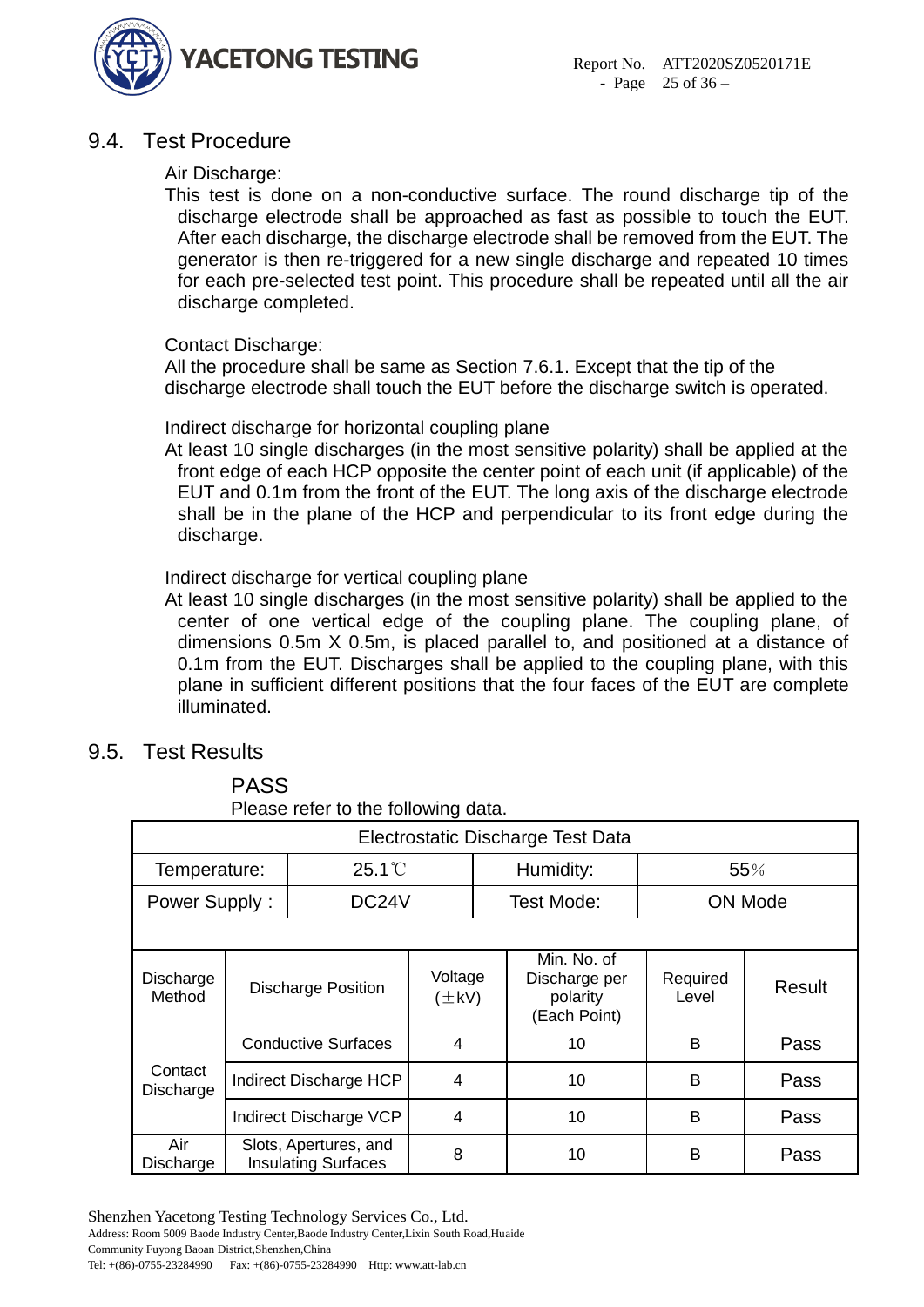

# <span id="page-25-0"></span>**10. RF FIELD STRENGTH SUSCEPTIBILITY TEST**

<span id="page-25-1"></span>10.1. Block Diagram of Test Setup



# <span id="page-25-2"></span>10.2. Test Standard

EN 61547, EN 61000-4-3 Severity Level 2, 3V / m

# <span id="page-25-3"></span>10.3. Severity Levels and Performance Criterion

#### Severity level

| Level | Field Strength V/m |  |  |  |
|-------|--------------------|--|--|--|
|       |                    |  |  |  |
| 2.    | 3                  |  |  |  |
| 3.    | 10                 |  |  |  |
| X.    | Special            |  |  |  |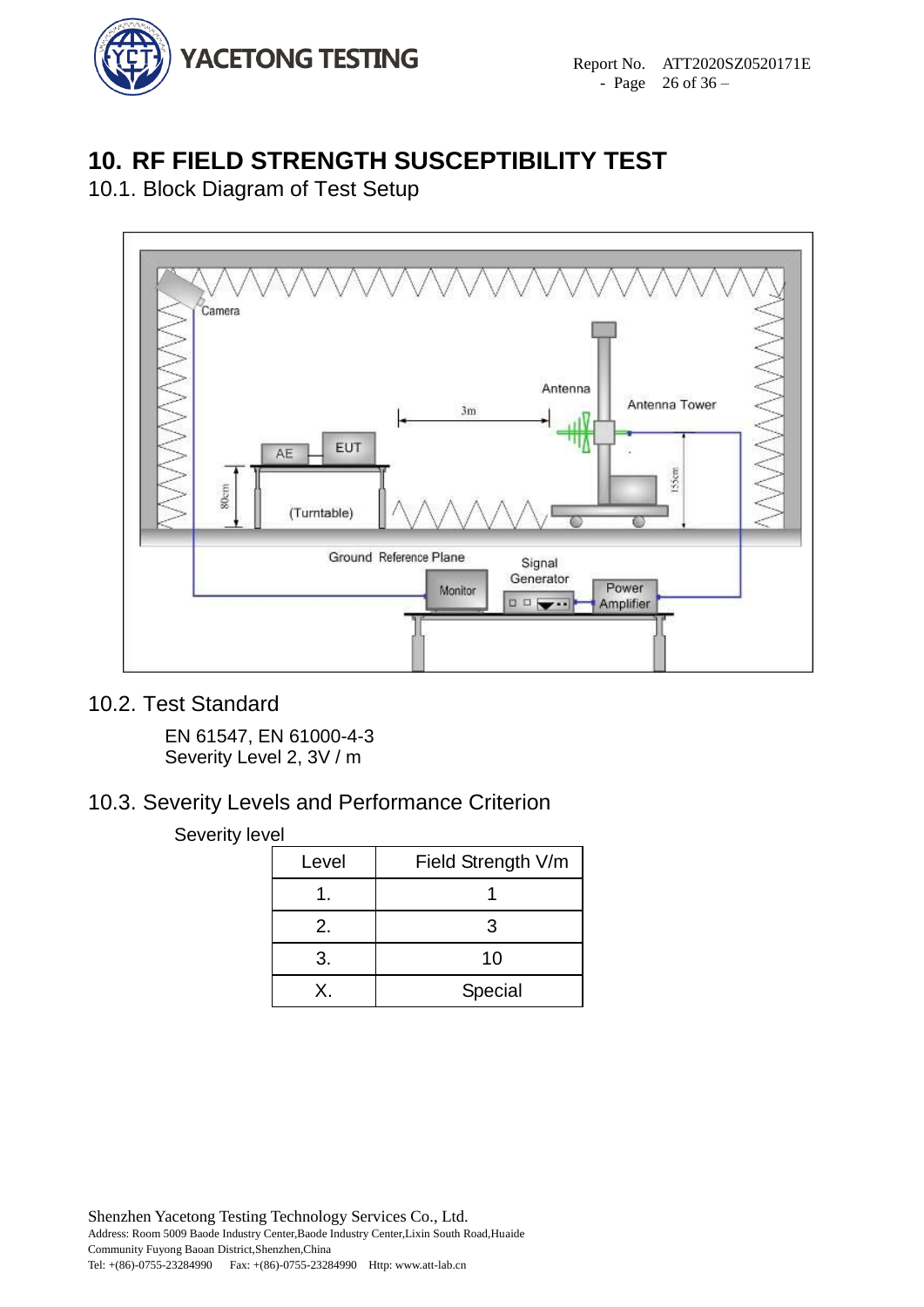

# <span id="page-26-0"></span>10.4. Test Procedure

The EUT and its simulators are placed on a turn table which is 0.8 meter above ground. EUT is set 3 meter away from the transmitting antenna which is mounted on an antenna tower. Both horizontal and vertical polarization of the antenna are set on test. Each of the four sides of EUT must be faced this transmitting antenna and measured individually.

All the scanning conditions are as follows : Condition of TestRemarks

----------------------------------------- ----------------------------------------

Fielded Strength 3 V/m (Severity Level 2) Radiated Signal Modulated Scanning Frequency 80 – 1000 MHz Dwell time of radiated 0.0015 decade/s Waiting Time 1 Sec.

### <span id="page-26-1"></span>10.5. Test Results

PASS

Please refer to the following data.

| R/S Test Data      |                             |   |                         |   |                       |        |  |  |
|--------------------|-----------------------------|---|-------------------------|---|-----------------------|--------|--|--|
| Temperature:       | $25.1^{\circ}$              |   | Humidity:               |   |                       | 55%    |  |  |
| Power Supply:      | DC <sub>24</sub> V          |   | Test Mode:              |   | <b>ON Mode</b>        |        |  |  |
| Criterion:         | A                           |   | <b>Steps</b>            |   |                       | 1%     |  |  |
|                    |                             |   |                         |   |                       |        |  |  |
| Frequency<br>(MHz) | Position                    |   | Field Strength<br>(V/m) |   | <b>Required Level</b> | Result |  |  |
| $80 - 1000$        | Front, Right,<br>Back, Left | 3 |                         | A |                       | Pass   |  |  |
| Note: N/A          |                             |   |                         |   |                       |        |  |  |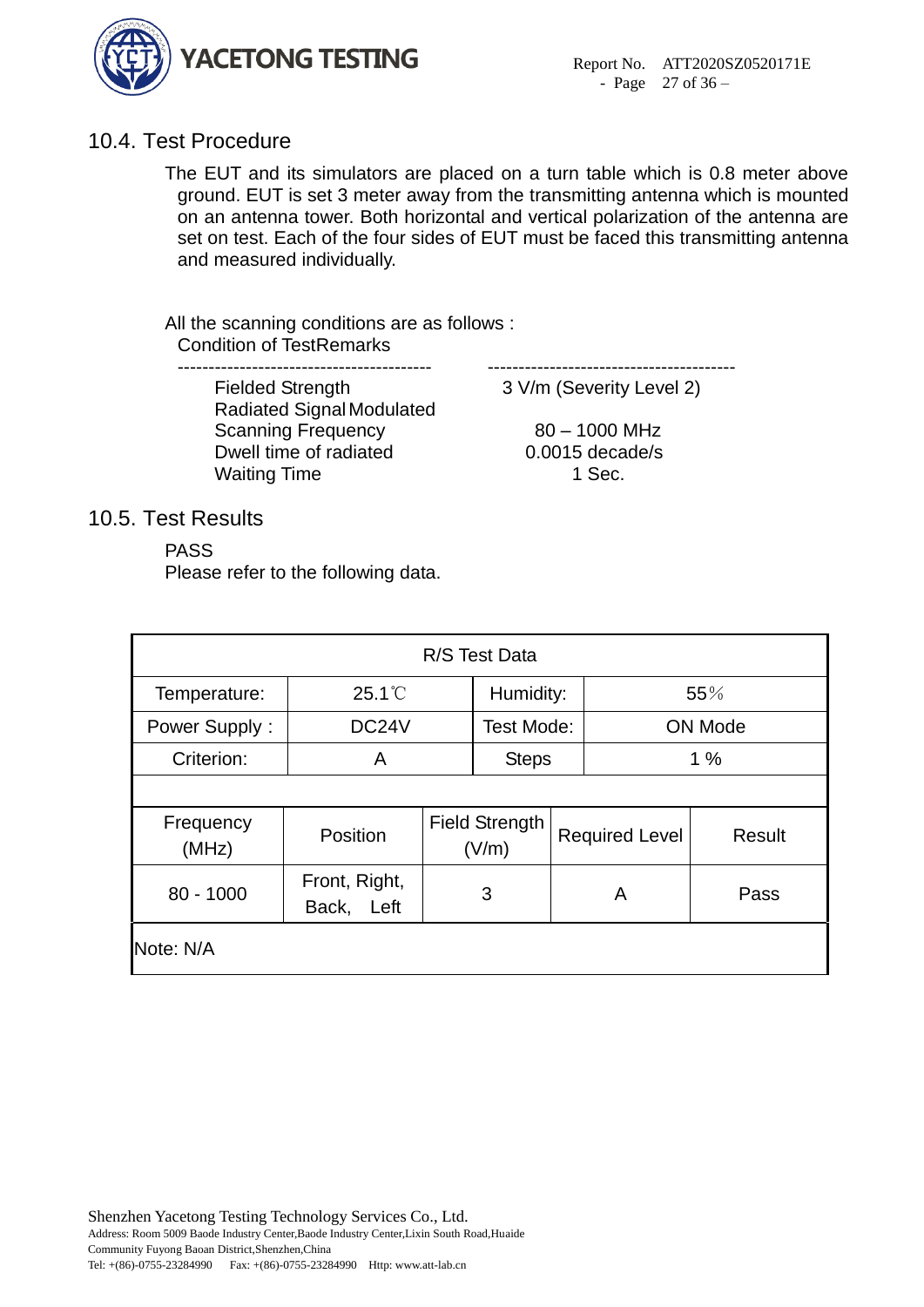

# <span id="page-27-0"></span>**11. ELECTRICAL FAST TRANSIENT/BURST IMMUNITY TEST**

<span id="page-27-1"></span>11.1. Block Diagram of EUT Test Setup

For input a.c. / d.c. power port:



For signal lines and control lines:



<span id="page-27-2"></span>11.2. Test Standard

EN 61547, EN 61000-4-4

# <span id="page-27-3"></span>11.3. Severity Levels and Performance Criterion

Severity Level 2 at 1KV, Pulse Rise time & Duration: 5 nS / 50 nS Severity Level:

| Open Circuit Output Test Voltage ±10% |                |                               |  |  |  |  |
|---------------------------------------|----------------|-------------------------------|--|--|--|--|
| Level                                 | On power ports | On I/O(Input/Output)          |  |  |  |  |
|                                       |                | Signal data and control ports |  |  |  |  |
|                                       | 0.5KV          | 0.25KV                        |  |  |  |  |
| 2.                                    | 1KV            | 0.5KV                         |  |  |  |  |
| 3.                                    | 2KV            | 1KV                           |  |  |  |  |
| 4.                                    | 4KV            | 2KV                           |  |  |  |  |
| Χ.                                    | Special        | Special                       |  |  |  |  |

Performance criterion: B

# <span id="page-27-4"></span>11.4. Test Procedure

Shenzhen Yacetong Testing Technology Services Co., Ltd. 1) EUT shall be placed 0.8m high above the ground reference plane which is a

Address: Room 5009 Baode Industry Center,Baode Industry Center,Lixin South Road,Huaide Community Fuyong Baoan District,Shenzhen,China Tel: +(86)-0755-23284990 Fax: +(86)-0755-23284990 Http: www.att-lab.cn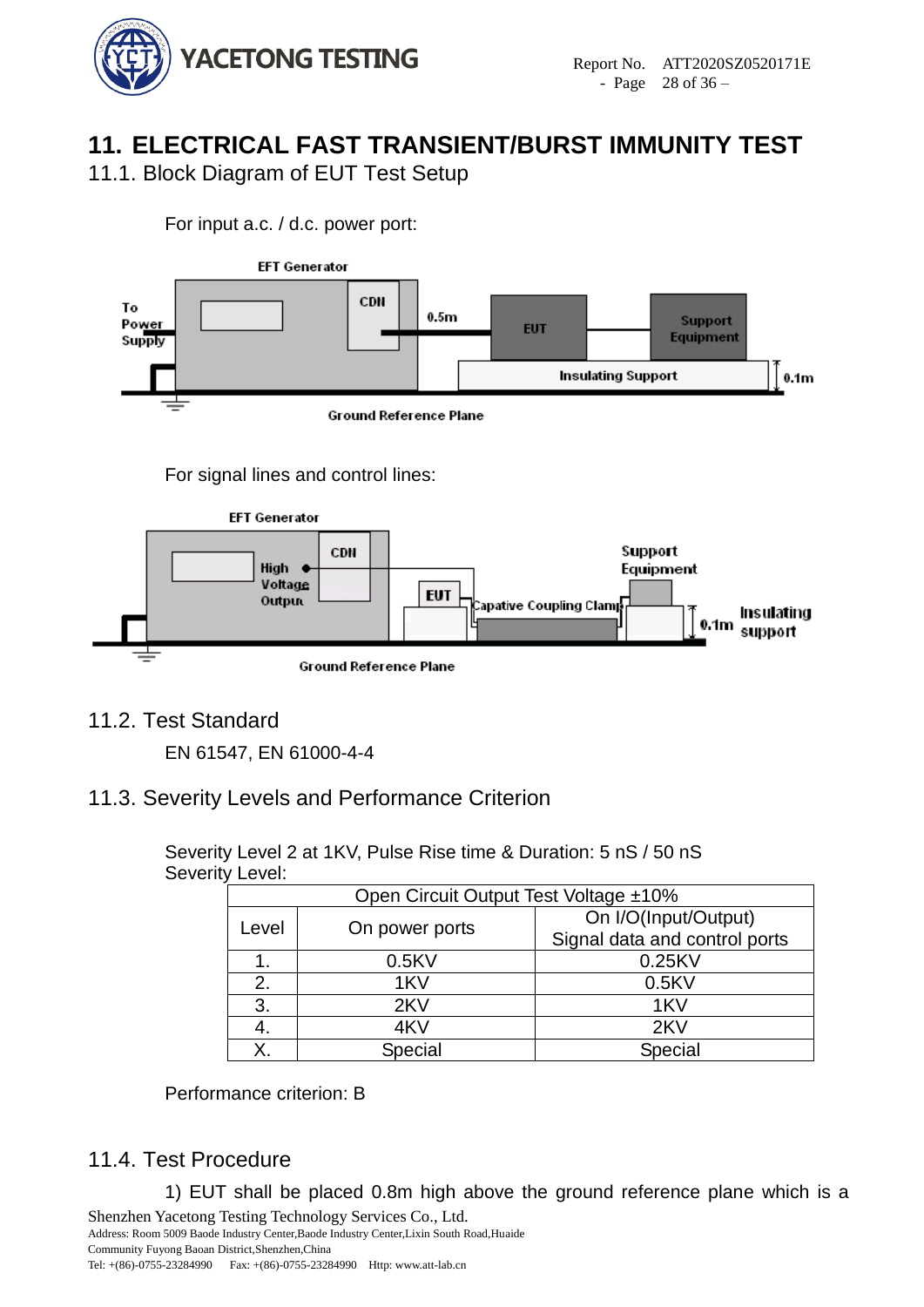

min.1m\*1m metallic sheet with 0.65mm minimum thickness. This reference ground plane shall project beyond the EUT by at least 0.1m on all sides and the minimum distance between EUT and all other conductive structure, except the ground plane beneath the EUT, shall be more than 0.5m

- 2) For input and output AC power ports:
- 3) The EUT is connected to the power mains by YBg a coupling device which couples the EFT interference signal to AC power lines. Both polarities of the test voltage should be applied during compliance test and the duration of the test is 2 minutes.

# <span id="page-28-0"></span>11.5. Test Results

The EUT is powered by DC5-24V, no requirements for this item.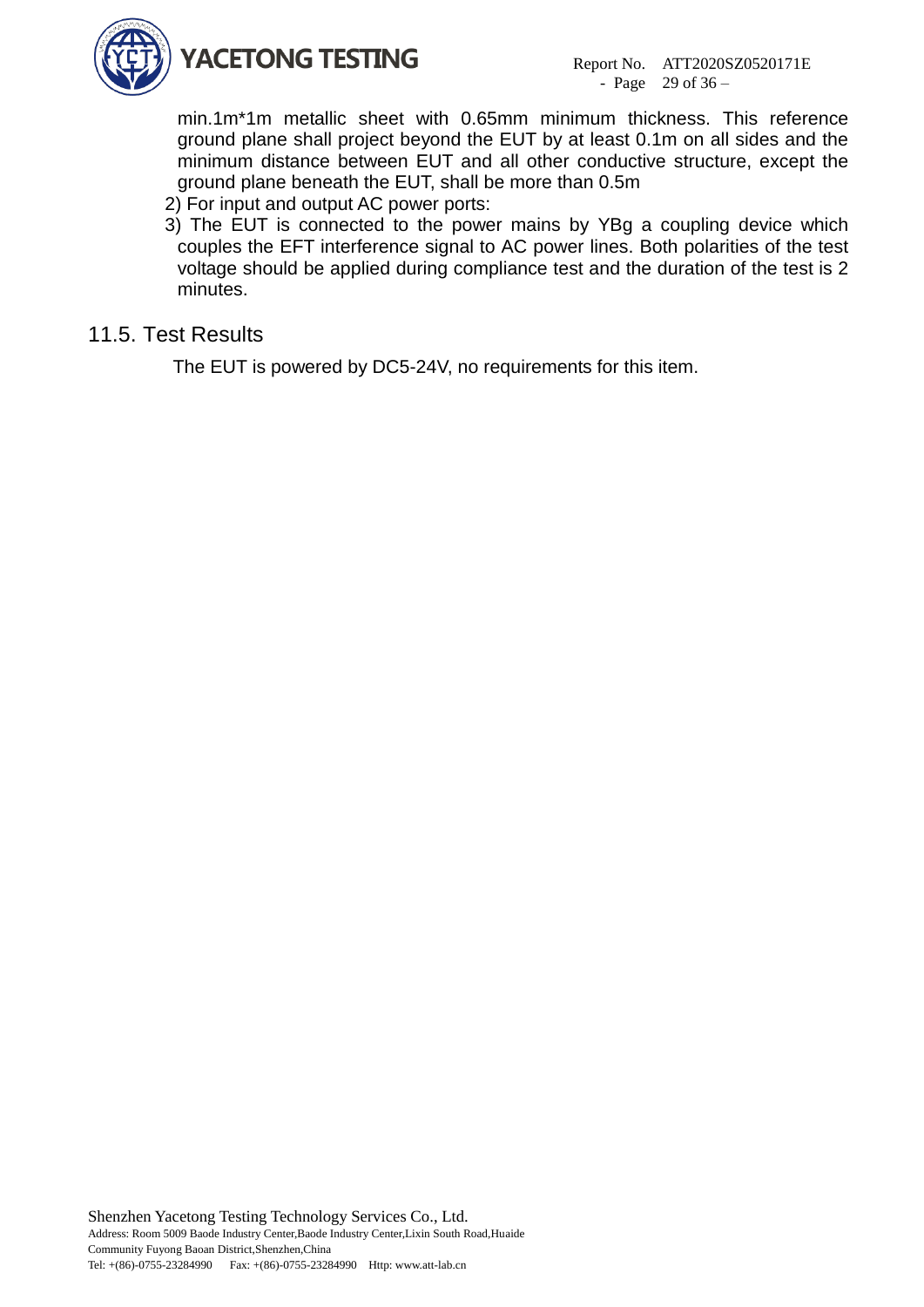

# <span id="page-29-0"></span>**12. SURGE TEST**

<span id="page-29-1"></span>12.1. Block Diagram of EUT Test Setup



**Ground Reference Plane** 

# <span id="page-29-2"></span>12.2. Test Standard

EN 61547, EN61000-4-5

# <span id="page-29-3"></span>12.3. Severity Levels and Performance Criterion

Severity Level: Line to Line, Level 2 at 1KV; Severity Level: Line to Earth, Level 3 at 2KV.

| <b>Severity Level</b> | Open-Circuit Test Voltage (KV) |  |  |
|-----------------------|--------------------------------|--|--|
|                       | 0.5                            |  |  |
|                       |                                |  |  |
|                       | 2.0                            |  |  |
|                       | 4.O                            |  |  |
|                       | Special                        |  |  |

### **Performance criterion: B**

### <span id="page-29-4"></span>12.4. Test Procedure

1) Set up the EUT and test generator as shown on section 10.1

2) For line to line coupling mode, provide a 1KV 1.2/50us voltage surge (at open-circuit condition) and 8/20us current surge to EUT selected points.

3) At least 5 positive and 5 negative (polarity) tests with a maximum 1/min repetition rate are conducted during test.

4) Different phase angles are done individually.

5)Repeat procedure 2) to 4) except the open-circuit test voltage change from 1KV to 2KV for line to earth coupling mode test.

6) Record the EUT operating situation during compliance test and decide the EUT immunity criterion for above each test.

# <span id="page-29-5"></span>12.5. Test Result

The EUT is powered by DC5-24V, no requirements for this item.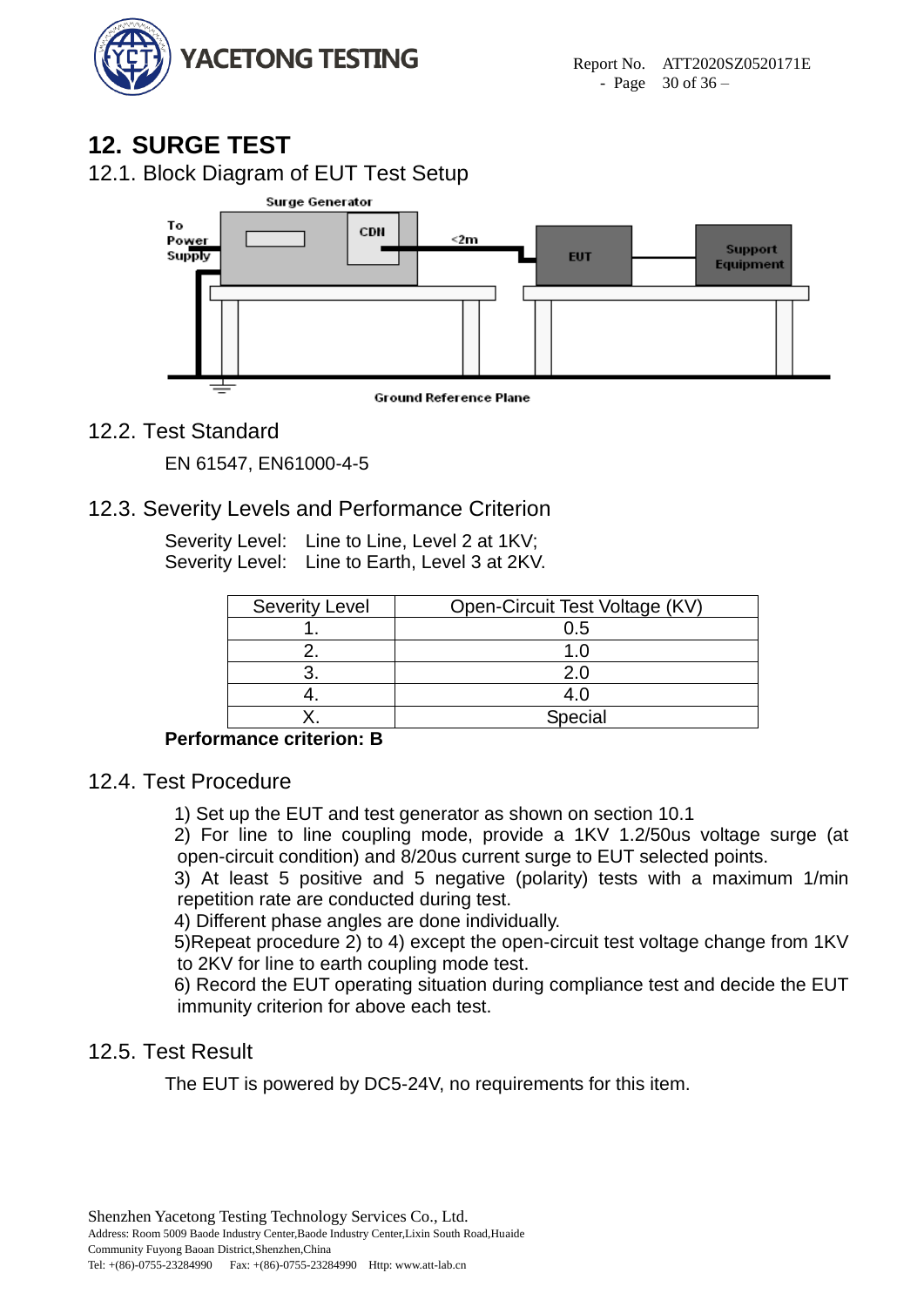

# <span id="page-30-0"></span>**13. INJECTED CURRENTS SUSCEPTIBILITY TEST**

<span id="page-30-1"></span>13.1. Block Diagram of EUT Test Setup

For input a.c. / d.c. power port:



For signal lines and control lines:



# <span id="page-30-2"></span>13.2. Test Standard

EN 61547, EN61000-4-6

# <span id="page-30-3"></span>13.3. Severity Levels and Performance Criterion

Severity Level 2:  $3V$ ( rms ), 150KHz  $\sim 80$ MHz Severity Level:

| Level | Field Strength V |  |  |
|-------|------------------|--|--|
|       |                  |  |  |
|       |                  |  |  |
|       |                  |  |  |
|       | Special          |  |  |

### **Performance criterion: A**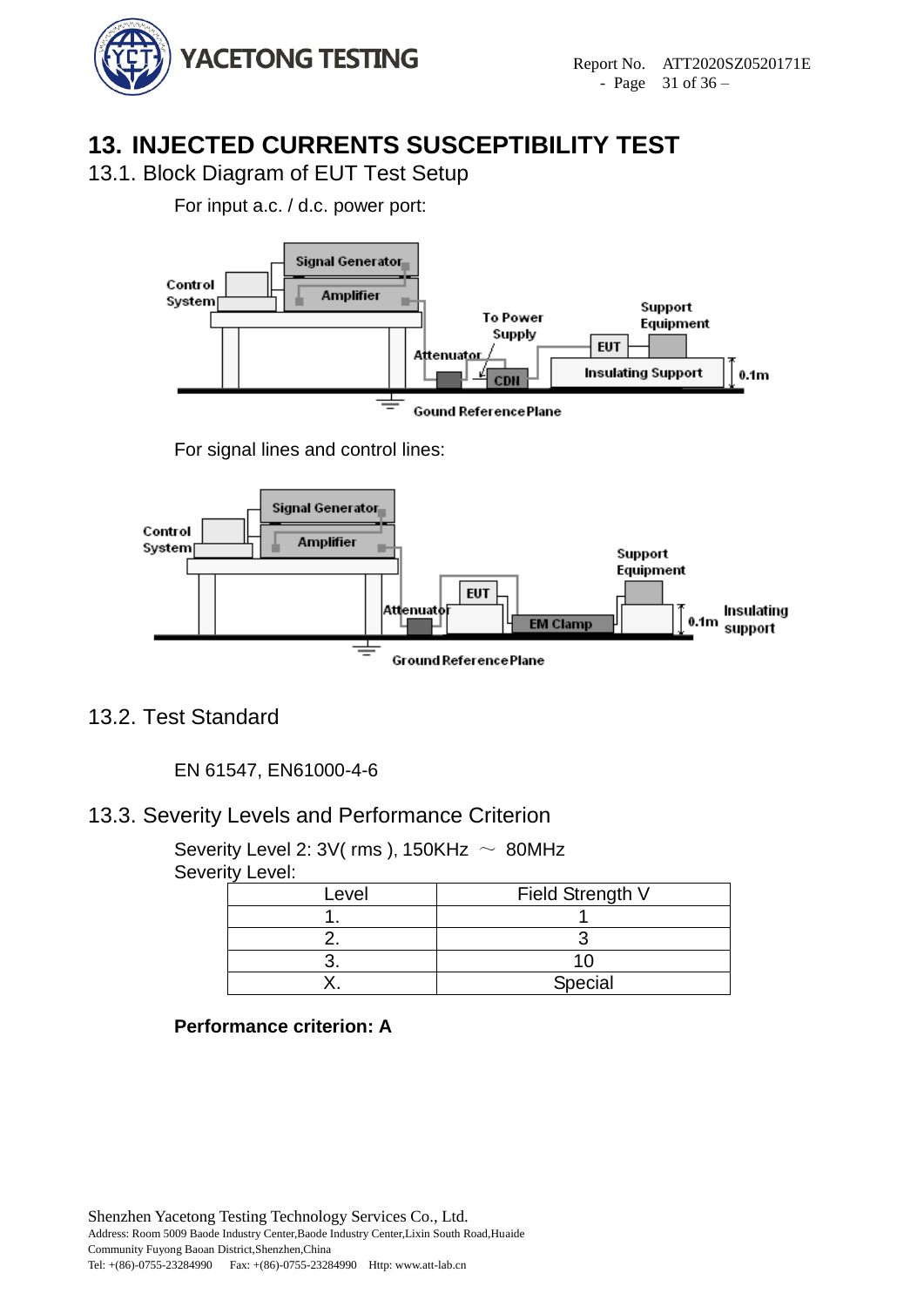

# <span id="page-31-0"></span>13.4. Test Procedure

- 1) Set up the EUT, CDN and test generator as shown on section 13.1
- 2) Let EUT work in test mode and measure.
- 3) The EUT and supporting equipments are placed on an insulating support 0.1m high above a ground reference plane. CDN (coupling and decoupling device) is placed on the ground plane at above 0.1-0.3m from EUT. Cables between CDN and EUT are as short as possible, and their height above the ground reference plane shall be between 30 and 50 mm (where possible).
- 4) The disturbance signal described below is injected to EUT through CDN.
- 5) The EUT operates within its operational mode(s) under intended climatic conditions after power on.
- 6) The frequency range is swept from 150KHz to 80MHz YBg 3V signal level, and with the disturbance signal 80% amplitude modulated with a 1KHz sine wave
- 7) The rate of sweep shall not exceed 1.5×10-3 decades/s. Where the frequency is swept incrementally, the step size shall not exceed 1% of the start and thereafter 1% of the preceding frequency value.
- 8) Recording the EUT operating situation during compliance test and decide the EUT immunity criterion for above each test.

# <span id="page-31-1"></span>13.5. Test Result

The EUT is powered by DC5-24V, no requirements for this item.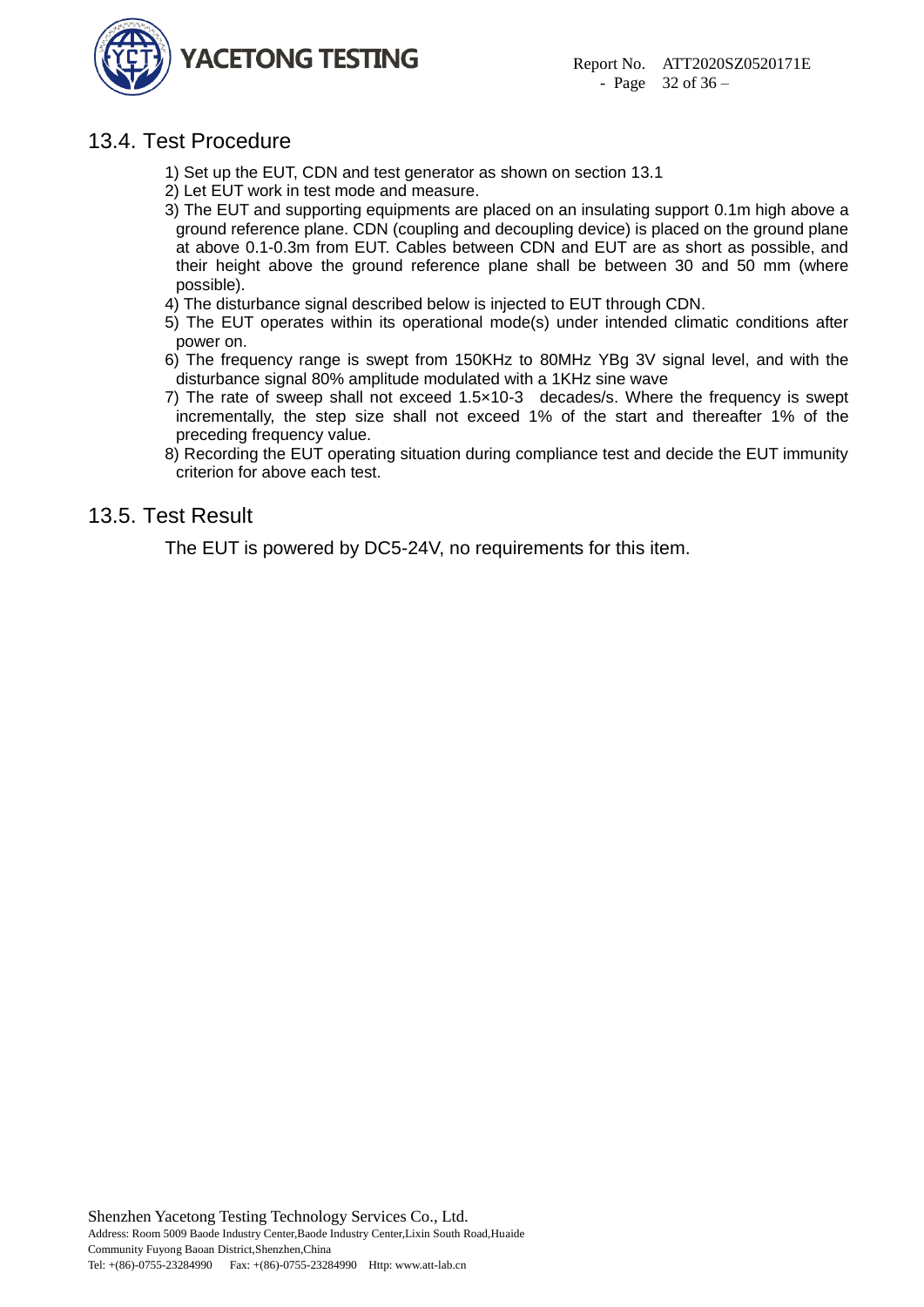

# <span id="page-32-0"></span>**14. MAGNETIC FIELD IMMUNITY TEST**

<span id="page-32-1"></span>14.1. Block Diagram of Test Setup



### Ground Reference Support

# <span id="page-32-2"></span>14.2. Test Standard

EN 61547, EN61000-4-8 Severity Level 2 at 3A/m

# <span id="page-32-3"></span>14.3. Severity Levels and Performance Criterion

### Severity level

| Level | Magnetic Field Strength A/m |  |  |
|-------|-----------------------------|--|--|
| 1.    | 1                           |  |  |
| 2.    | 3                           |  |  |
| 3.    | 10                          |  |  |
| 4.    | 30                          |  |  |
| 5.    | 100                         |  |  |
| Χ.    | Special                     |  |  |

Performance criterion: B

# <span id="page-32-4"></span>14.4. Test Procedure

The EUT shall be subjected to the test magnetic field by YBg the induction coil of standard dimensions (1m\*1m) and shown in Section 10.1. The induction coil shall then be rotated by  $90^\circ$  in order to expose the EUT to the test field with different orientations.

# <span id="page-32-5"></span>14.5. Test Results

Shenzhen Yacetong Testing Technology Services Co., Ltd. Address: Room 5009 Baode Industry Center,Baode Industry Center,Lixin South Road,Huaide Community Fuyong Baoan District,Shenzhen,China Tel: +(86)-0755-23284990 Fax: +(86)-0755-23284990 Http: www.att-lab.cn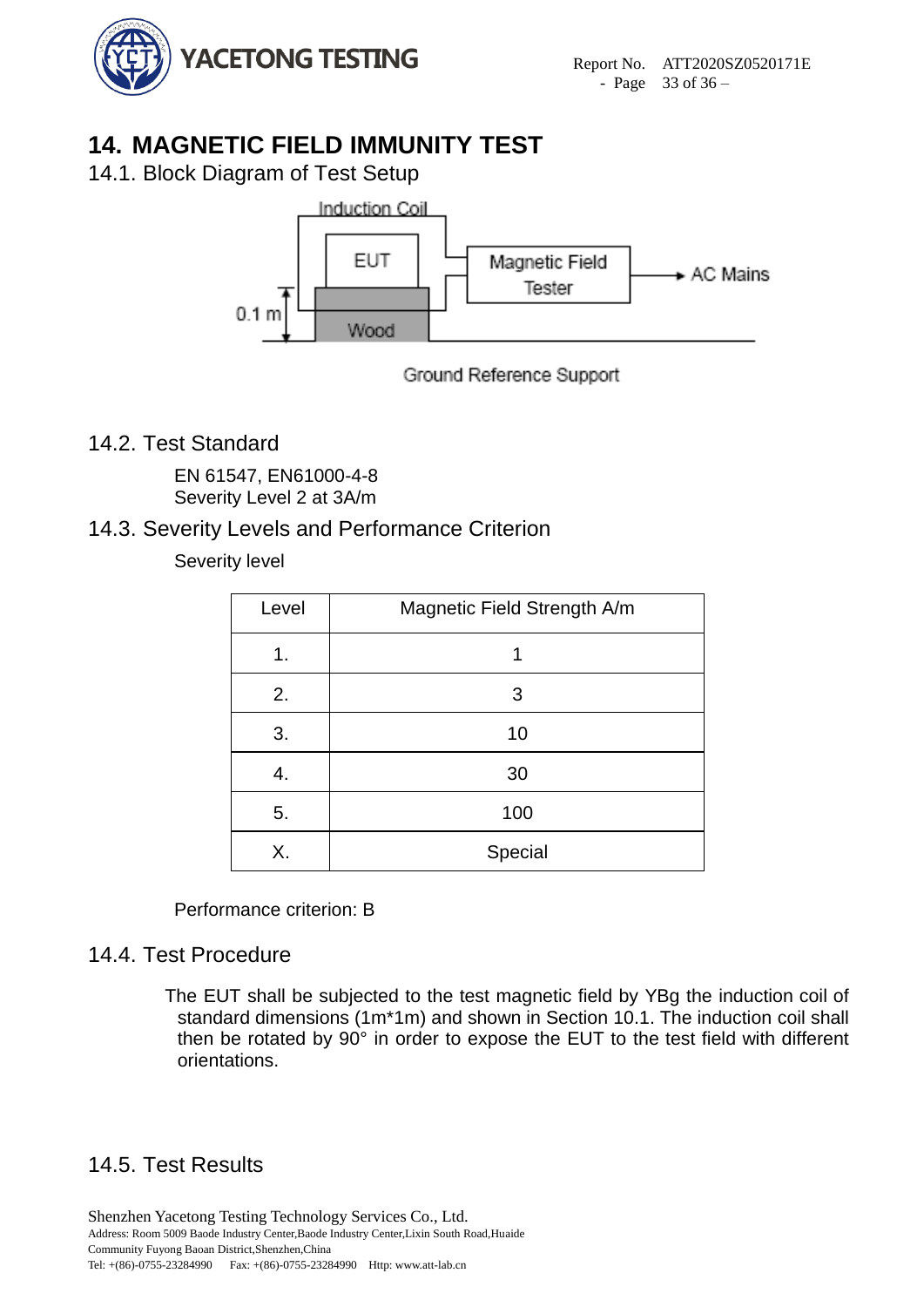

| <b>MS Test Data</b>        |                       |              |                     |   |                          |             |  |  |  |  |
|----------------------------|-----------------------|--------------|---------------------|---|--------------------------|-------------|--|--|--|--|
| Temperature:               | $24.5^{\circ}$        |              | Humidity:           |   | 53%                      |             |  |  |  |  |
| Power Supply:              | DC24V                 |              | Test Mode:          |   | <b>ON Mode</b>           |             |  |  |  |  |
| Environmental<br>Phenomena | Test<br>specification | <b>Units</b> | Coil<br>Orientation |   | Performance<br>Criterion | Result      |  |  |  |  |
|                            | 3                     | A/m          | X                   | Α |                          | <b>PASS</b> |  |  |  |  |
| <b>Magnetic Field</b>      |                       |              | Y                   | A |                          | <b>PASS</b> |  |  |  |  |
|                            |                       |              | Z                   | А |                          | <b>PASS</b> |  |  |  |  |
| Note: N/A                  |                       |              |                     |   |                          |             |  |  |  |  |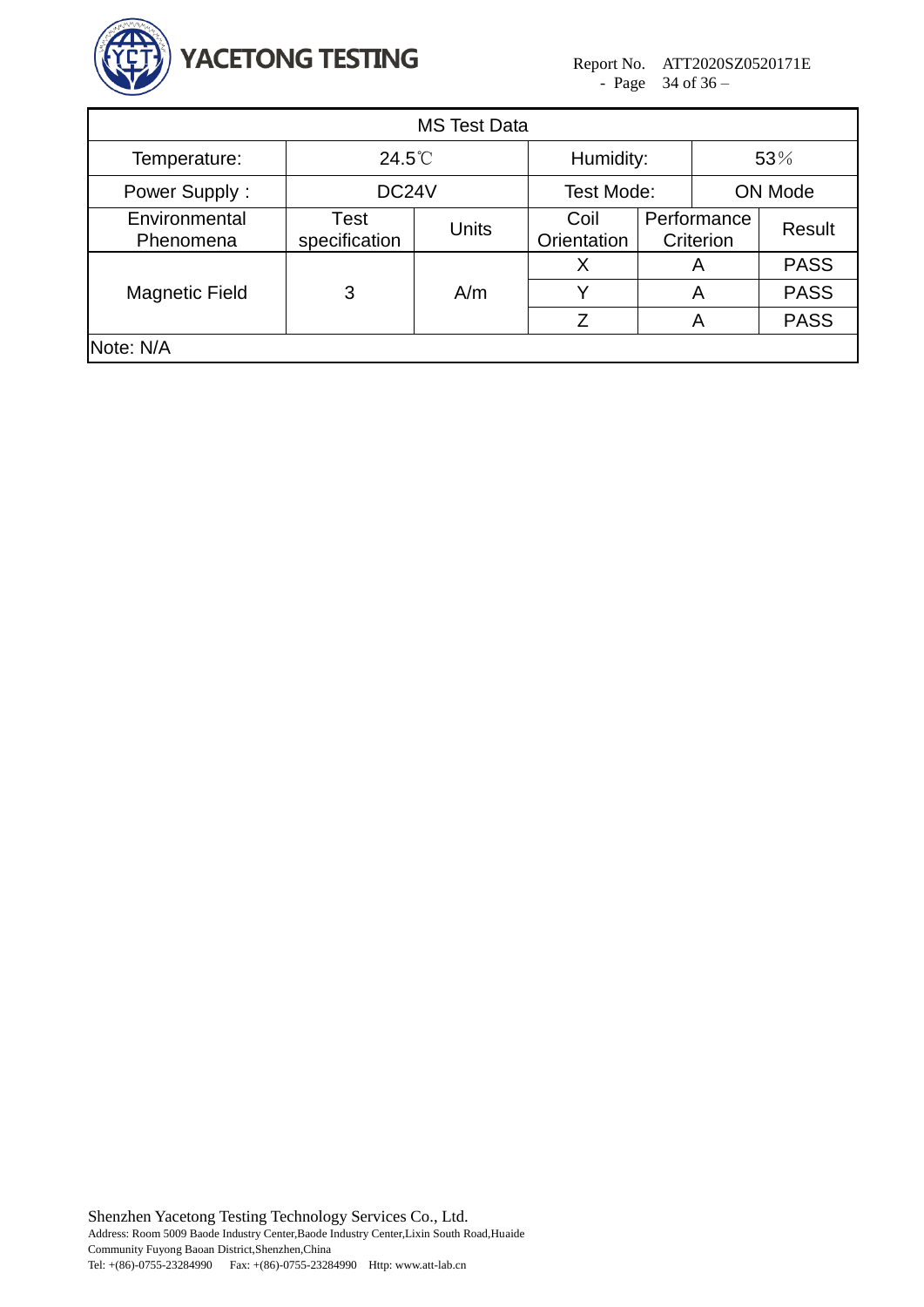

# <span id="page-34-0"></span>**15. VOLTAGE DIPS AND INTERRUPTIONS TEST**

<span id="page-34-1"></span>15.1. Block Diagram of EUT Test Setup



# <span id="page-34-2"></span>15.2. Test Standard

EN 61547, EN61000-4-11

# <span id="page-34-3"></span>15.3. Severity Levels and Performance Criterion

Severity Level: Input and Output AC Power Ports. Voltage Dips. Voltage Interruptions.

**Environmental** Phenomena Test Specification | Units | Performance **Criterion** Voltage Dips 70 10 % Reduction period C  $\Omega$ 0.5 % Reduction period B

Performance criterion: C, B

### <span id="page-34-4"></span>15.4. Test Procedure

- 1) Set up the EUT and test generator as shown on section 13.1
- 2) The interruption is introduced at selected phase angles with specified duration. There is a 3mins minimum interval between each test event.
- 3) After each test a full functional check is performed before the next test.
- 4) Repeat procedures 2 & 3 for voltage dips, only the level and duration is changed.
- 5) Record any degradation of performance.

### <span id="page-34-5"></span>15.5. Test Result

The EUT is powered by DC5-24V, no requirements for this item.